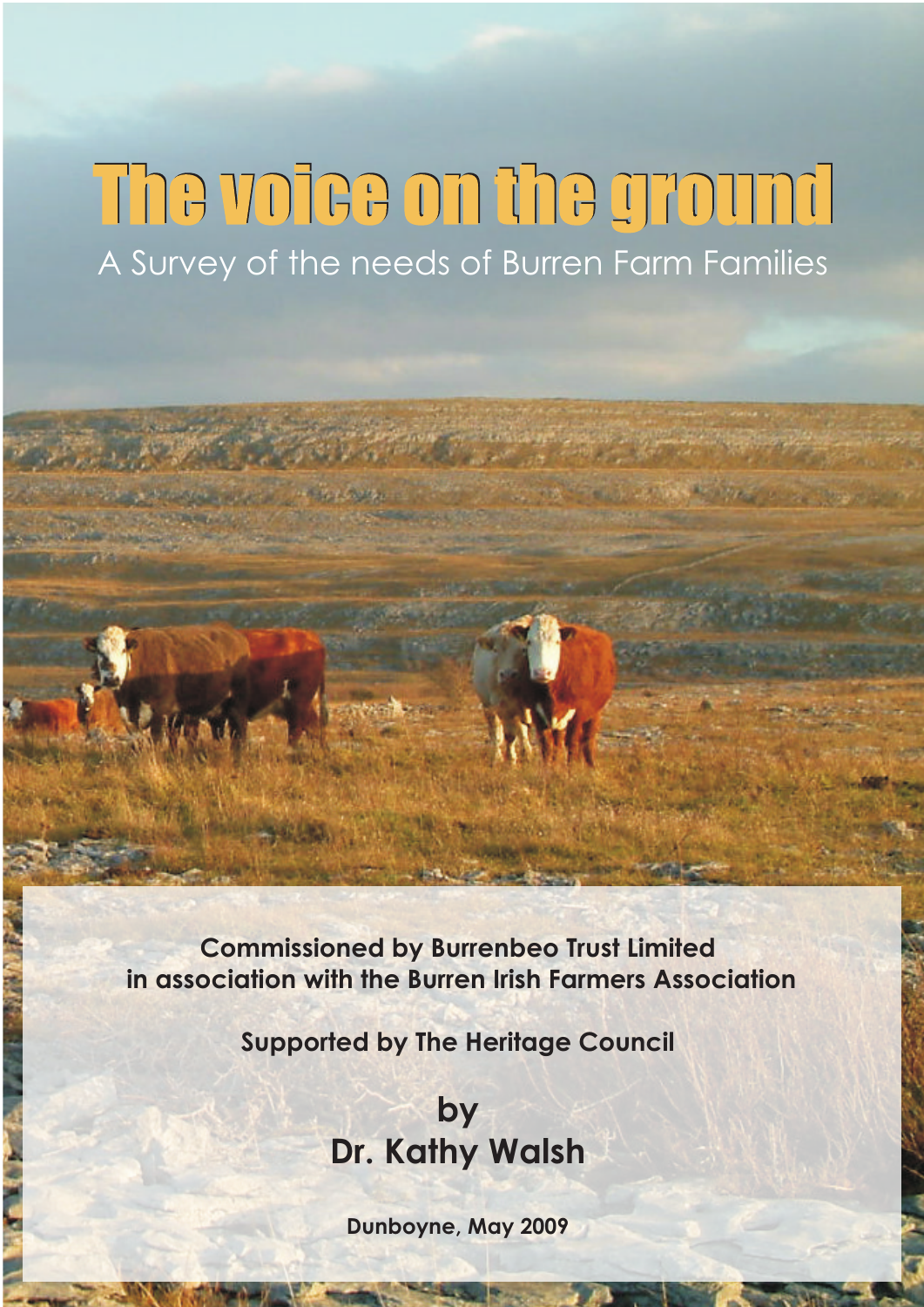# **Acknowledgements**

This research would not have been possible without the co-operation and input from a lot of people and I would like to take this opportunity to thank the members of Burrenbeo Trust ltd. Committee and the Burren IFA for their input and foresight.

I would also like to acknowledge the support and resources provided by the Heritage Council

I would also like to thank our hard working survey administrators Brigid Barry, Hugo Deasy, Declan Peelo and Catherine Seale, who worked late taking in the highroads and byroads of the Burren.

The four survey administrators would however not have been able to do their work without the help and support of a number of local farmers, who made calls and provided the all important directions. Thanks in particular go to Michael Davoren, Mattie Shannon, Jim Nagle, Martin Macmahon, John Keating, Michael O'Donoghue, Shane Casey

Finally I would like to thank the 111 farm families for their time, their thoughts and their energies. I hope that they will find this report to be an accurate reflection of their views and a useful document into the future.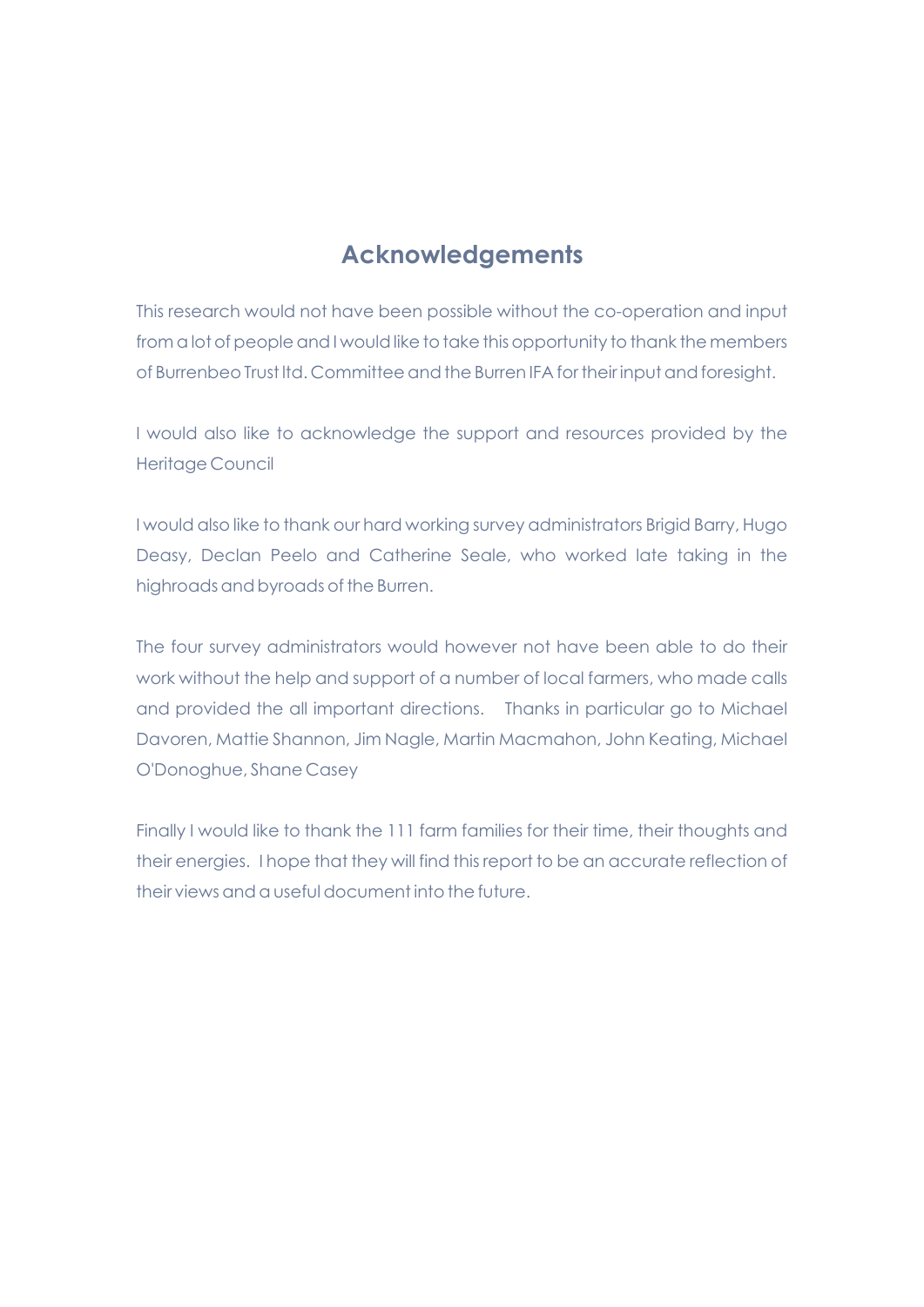# **Table of Contents**

| 1.   | Introduction and Background to the Survey       | $\overline{4}$ |
|------|-------------------------------------------------|----------------|
| 2.   | Findings of the Survey                          | 8              |
| 2.1. | Profile of the families surveyed                | 8              |
| 2.2. | Farming concerns past, present and future       | 14             |
| 2.3. | Knowledge of the Burren                         | 17             |
| 2.4. | The role of farming in the Burren               | 19             |
| 2.5. | Hearing the voices of farmers and farm families | 22             |
| 2.6. | Management of the Burren                        | 23             |
|      |                                                 |                |
| 3.   | Conclusions                                     | 33             |
| 4.   | A Possible Agenda                               | 37             |
|      |                                                 |                |
|      |                                                 |                |
|      |                                                 |                |
|      |                                                 |                |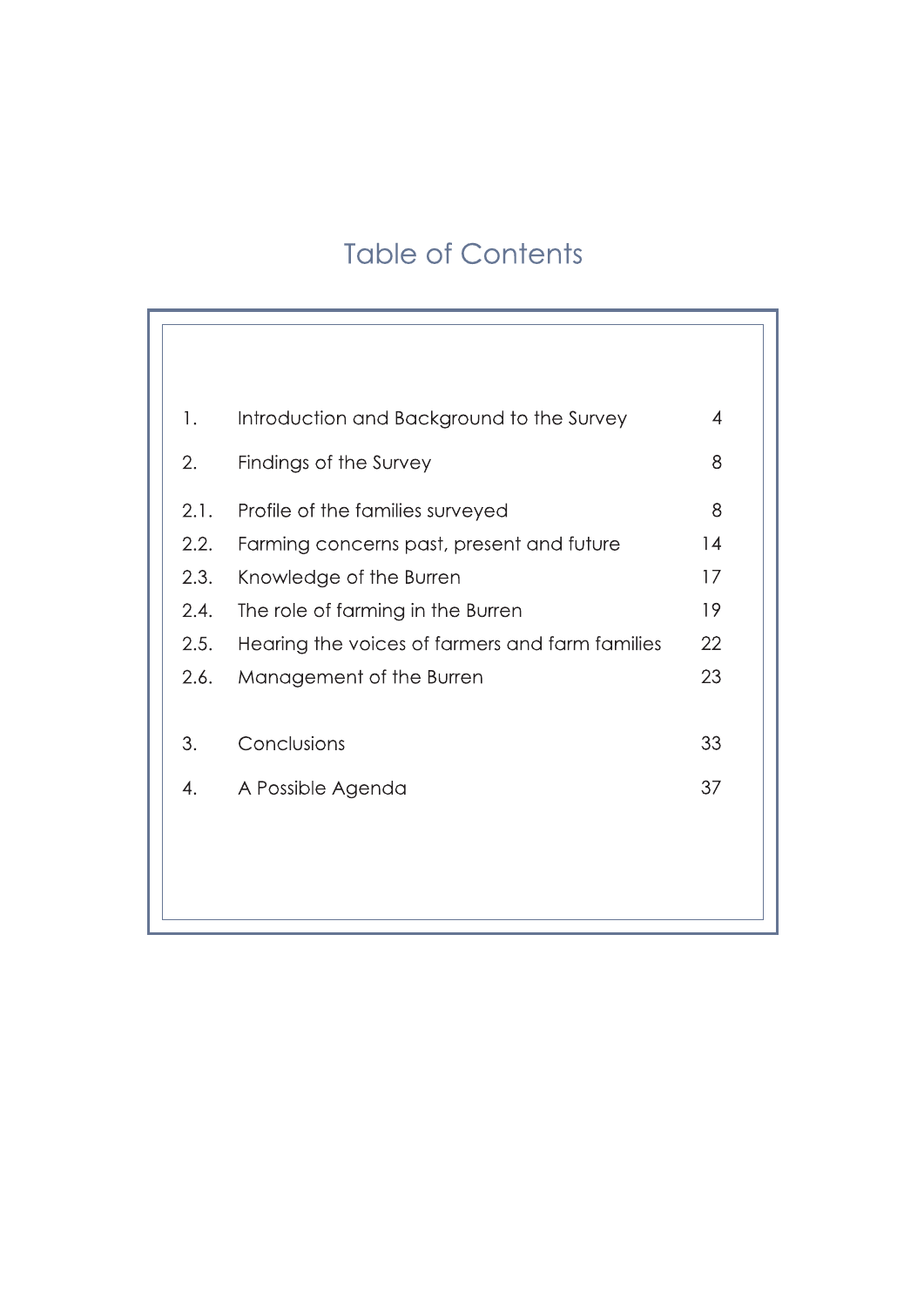# **1. Introduction and Background to the Survey**

Commissioned by Burrenbeo Trust Limited in association with the Burren Irish Farmers Association

### **1.1. The Burren**

The Burren, (in Irish Boireann meaning Stony Place) is a huge expanse of limestone grassland and pavement on the mid-western coast of Ireland. Most people associate the Burren with the north-west part of County Clare. In reality limestone outcrops also occur in the adjoining Co. Galway. It is one of the most extensive karst landscapes in Europe. It is estimated that the Burren extends over 720 km2 rising from sea level to a maximum height of 330m. The Burren is bounded by Galway Bay to the north and the Atlantic Ocean to the west. The southern limit is usually defined by the expanse of shale rock running from Doolin in the south west, looping around Lisdoonvarna and onward to Corofin via Kilfenora. The eastern limit of the Burren is more difficult to define as the terraced hills give way to the vast expanses of low-lying pavement known as the 'Gort lowlands' which stretch as far east as Gort, and as far north as Ardrahan and beyond, in Co. Galway. A small portion (15 km²) of the Clare Burren has been designated as the Burren National Park and two small nature reserves are also found in the area.

The Burren is a predominantly rural landscape. All of the Burren's main towns and villages lie along the northern (Ballyvaughan, Kinvara) or western (Fanore, Doolin) seashore, or, more commonly, along the shale interface to the south of the region (Lisdoonvarna, Kilfenora, Kilnaboy, and Corofin). The only exceptions are Carran, Boston and Tubber small farming communities located in the central Burren.

# **1.2. Burrenbeo Trust and Burren IFA- the Commissioning Organisations**

#### **1.2.1 Burrenbeo Trust Ltd**

Burrenbeo Trust Ltd was established in 2005 as an independent, registered charity. The core objective of Burrenbeo is to create a greater appreciation of the Burren as a living landscape of international importance, to engage in research and dissemination of information, and to promote the holistic and self-sustaining conservation and development of the Burren. Burrenbeo Trust Ltd. built on the work of Burrenbeo Teoranta which was founded in January 2002 as an information and education provider for the Burren. Since its foundation, the work of Burrenbeo Teoranta and subsequently Burrenbeo Trust Limited has included:

- the development of the portal website for the Burren:www.burrenbeo.com
- the production of an award winning CD ROM 'Images of the fertile rock'
- the production of multilingual fact-sheets
- the opening of a free information centre in Kinvara
- the development of the 'Eco-Beo My Burren Heritage' educational programme for Burren schools from which hundreds of young Burren experts have already graduated.

In order to continue this very necessary work as an independent organisation and build a stronger foundation for the future, Burrenbeo Trust has also conducted research and advanced proposals for a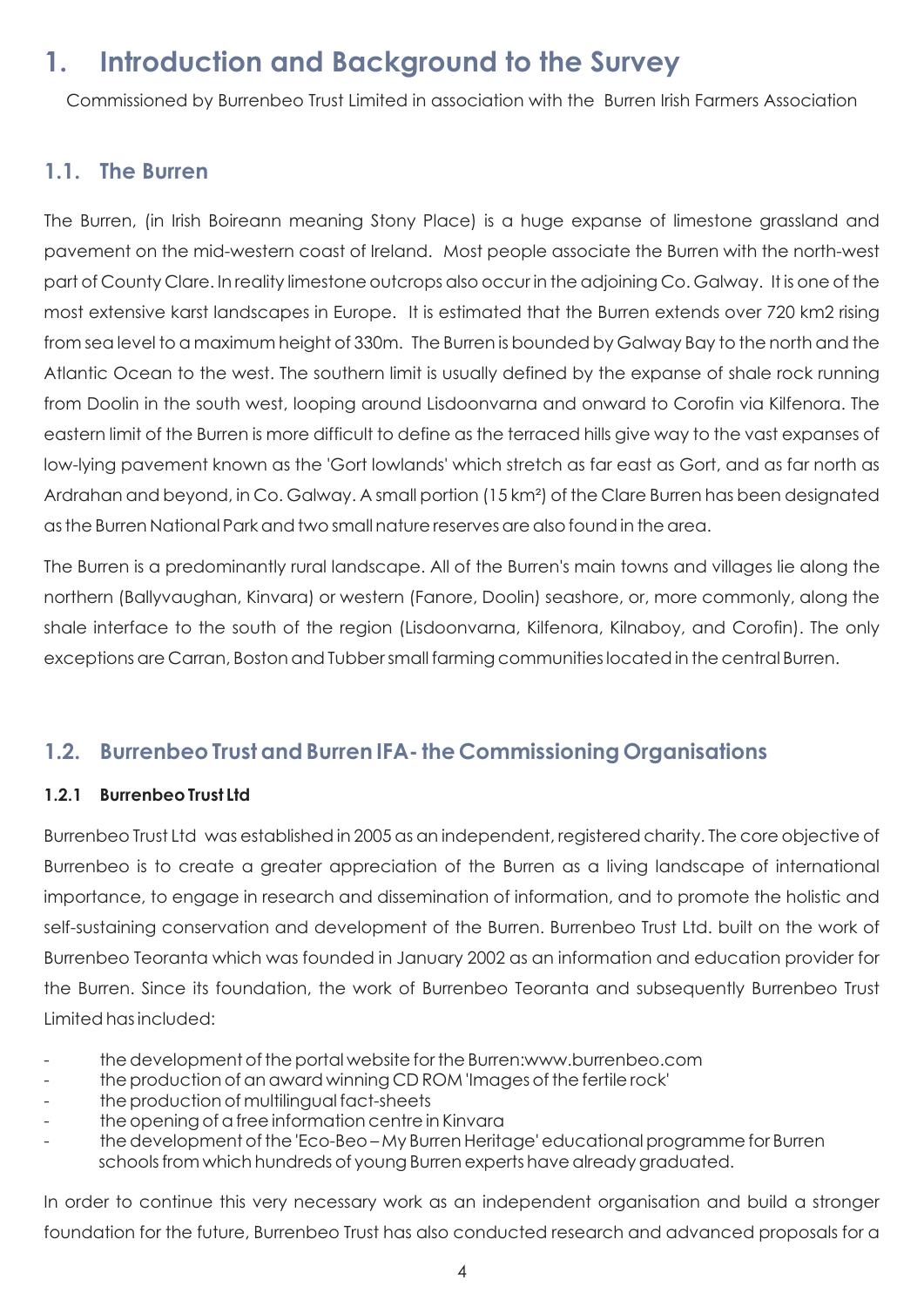more strategic and sustainable approach to the management of the Burren. Burrenbeo is a membership-based organisation, with membership open to all those who have an interest in supporting the conservation of the unique Burren landscape.

#### **1.2.2 The Burren Irish Farmers Association (IFA) Group**

The Burren IFA was established in 1995 as the local branch of the national Irish Farmers Association. It was established to represent the unique interests of Burren farmers at a national level. The group functions as the main representative structure for farmers in the Burren. Its executive committee has farmer representatives from across the Co Clare Burren area. This group played a key role in the negotiation of the Burren agreement as part of the Rural Environment Protection Scheme (REPS) in 1995, and continues to represent the interests of agriculture in the area.

# **1.3. The Background and Objectives of the Research**

#### **1.3.1 The Background to the Research**

Given that farmers own and manage the majority of land in the Burren, Burrenbeo Trust are very clear that farmers have a critical role to play in the conservation of the Burren. In practice however, many of the decisions in relation to the Burren have been taken at a distance from the area and its farmers. Burrenbeo Trust believed that it was time to actively seek out the voices of the farming community. They enlisted the support of the Burren IFA to work with them and develop the research objectives collectively. Funding for the study was provided by The Heritage Council. Once the funding was in place Burrenbeo recruited the services of a researcher to develop, pilot and analyse the findings of the survey. The researcher (Dr. Kathy Walsh) was officially appointed in January 2009.

#### **1.3.2. The Research Aim and Objectives**

The aim of the research was to explore Burren farm families' views on: the role of farming in the Burren; the Burren in general and the level of interest that exists among the families in becoming more actively involved in shaping the future of the Burren.

The key objectives of the research were:

- To identify the vision farm families have for the Burren;
- To explore farm families views on the role of farming in the Burren;
- To assess the level of interest among Burren farm families in becoming more actively involved in shaping the future of the area.

# **1.4. The Research Methodology**

111 farm households were surveyed.

The research had two distinct parts.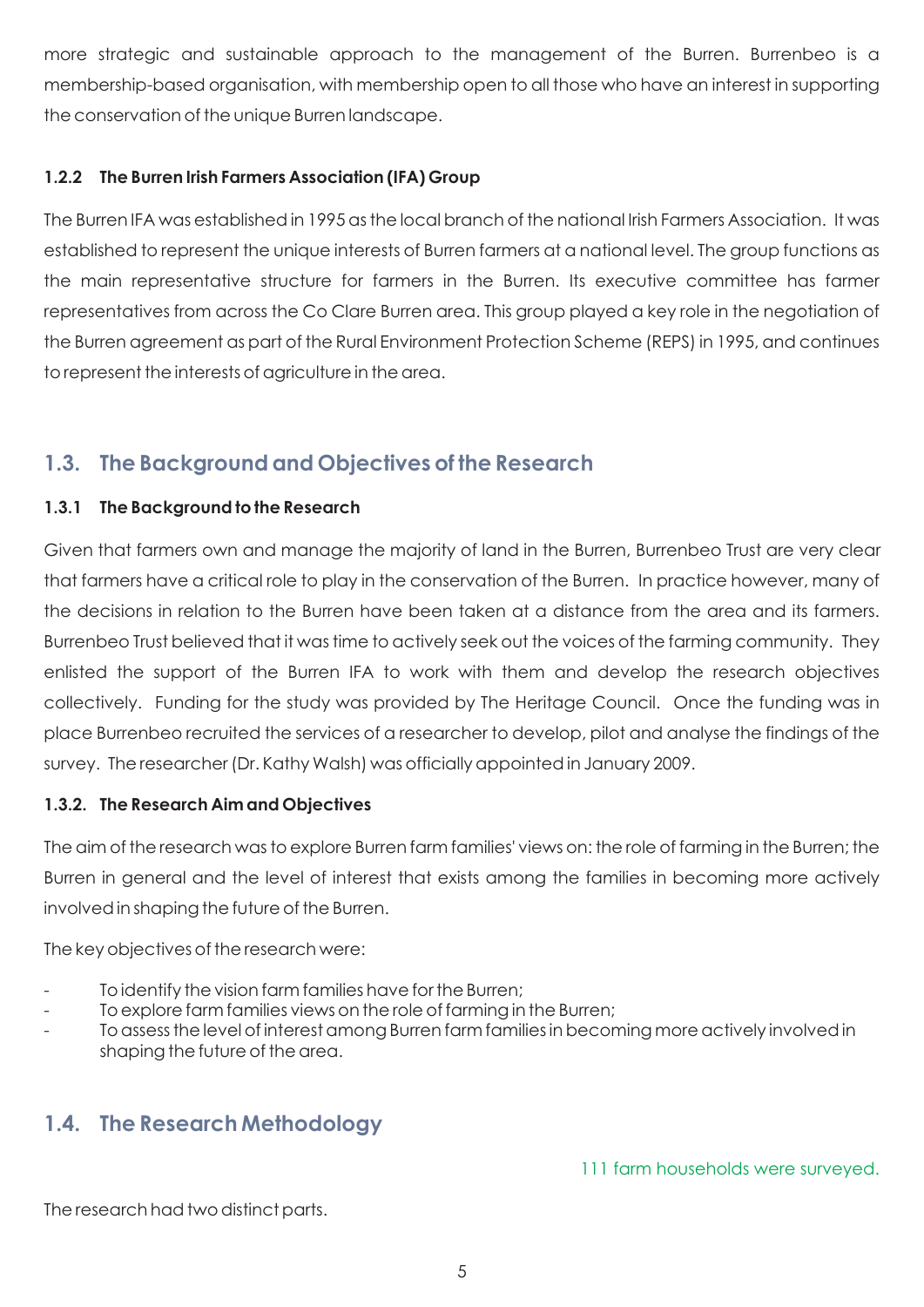The first part was the survey of a sample of farm households from across the Burren. The survey was undertaken through the completion of a questionnaire. The questionnaire was administered by an interviewer, in the home of the farm family. The questions included in the questionnaire were identified and agreed by the Researcher and members of Burrenbeo Trust, the Burren IFA and other people involved in farming and the Burren. The questionnaire was divided into five parts:

- Data to profile the types of farm households surveyed;
- Information on the farm and farming practices;
- Views on farming in the Burren;
- Wider management of the Burren;
- A measure of the respondent's attitudes to the Burren and its management.

The questionnaire included open and closed questions with both qualitative and quantitative answers**.** The survey administrators were recruited through an interview process, with a total of four administrators recruited and provided with a half day training. The survey area was divided into four areas, the West, Central, East and Galway Burren. Each administrator was given responsibility for a particular geographical area as follows: Brigid Barry (the West Burren), Hugo Deasy (the Central Burren), Declan Peelo (the East Burren) and Catherine Seale (the Galway Burren).

A number of key local farmers were identified in each area and these individuals assisted the survey administrators to identify an initial batch of potentially suitable survey respondents. The questionnaire was piloted with two different farm household types to assess is comprehensibility and suitability for use with different household types. The survey was finalised following the experience of the piloting. Survey respondents were selected from across the area, across the spread of ages, across the spread of household types (e.g. single person households, two person households, families with young children, families with older children, etc), across households where farming is a full time occupations and households where farming is part-time, across the spread of farm sizes, the inclusion of IFA members and supporters and non IFA Members and non –supporters (26 % of the survey respondents were not members of the IFA). See Table 1.1 for an overview of the location of the various survey respondents and Figure 1.1 for an outline of the different elements and timeframes for the research.

#### Table 1.1: The Spread of Survey Responses Across the Study Area

| Area              | No of Questionnaires | No of Returns per District Electoral Division (DED)                                                                                    |
|-------------------|----------------------|----------------------------------------------------------------------------------------------------------------------------------------|
| 1. West Burren    | 28(25%)              | Dereen (5), Gleninagh (2), Lisdoonvarna (1), Mountelva (4),<br>Cloughan (1), Kilfenora (8), Killiagh (5) & Lurraga(2)                  |
| 2. Central Burren | 30(27%)              | Abbey (2), Carran (6), Castletown (4), Drumcreehy (8),<br>Noughaval (2), Ougthamama (4) & Rathborney (4)                               |
| 3. Fast Burren    | 31(28%)              | Ballyeighter (2), Boston (7), Corrofin (6), Glenroe (7),<br>Killinaboy (4), Muckanagh (2), Ruan (1) & Crusheen (2)                     |
| 4. Galway Burren  | 22(20%)              | Beagh (1), Cahermore (1), Castletaylor (2), Dorrus (2),<br>Drumacoo (1), Kileenavarra (1), Kilinny (6), Kiltartan (2)<br>& Kinvara (6) |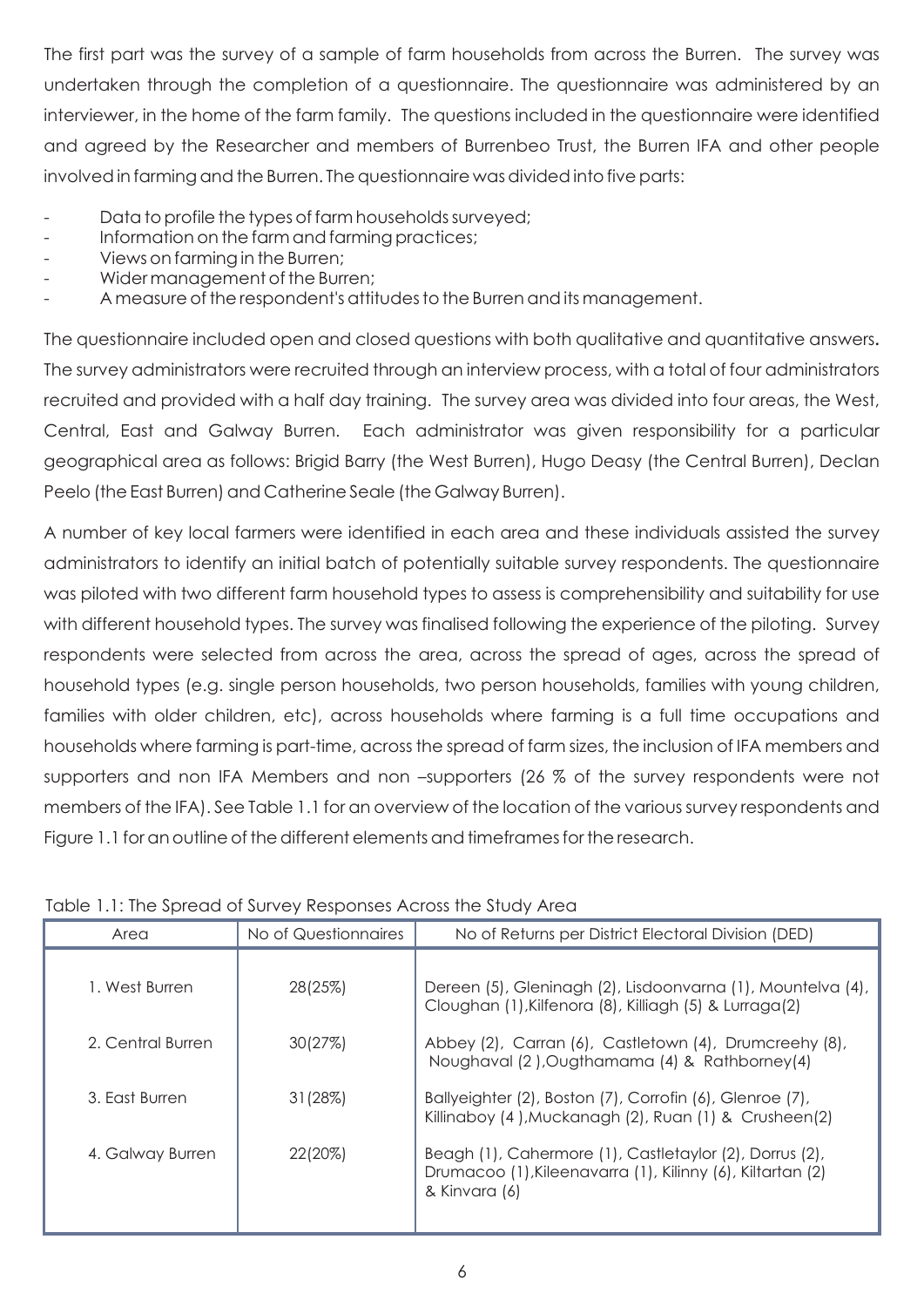The second part of the research took the form of consultation meetings around the Burren to discuss the findings emerging from the research. The meetings were held in the evening in three locations (Lisdoonvarna, Carran and Tubber) in late April 2009. The purpose of these meetings was to give those who participated in the research and others an opportunity to shape and prioritise the issues emerging from the survey. The farm families who participated in the research were invited to attend, as indeed were any other farmers in the area. A total of 85 individuals attended the consultations. These consultations all followed a similar format with brief introduction and welcome, a presentation on the key findings emerging from the research and a discussion of these findings in smaller groups, with feedback to the larger group at the end of the evening. The participants at the evening consultations endorsed the findings emerging from the survey, while also adding weight and detailed examples of the issues in practice.



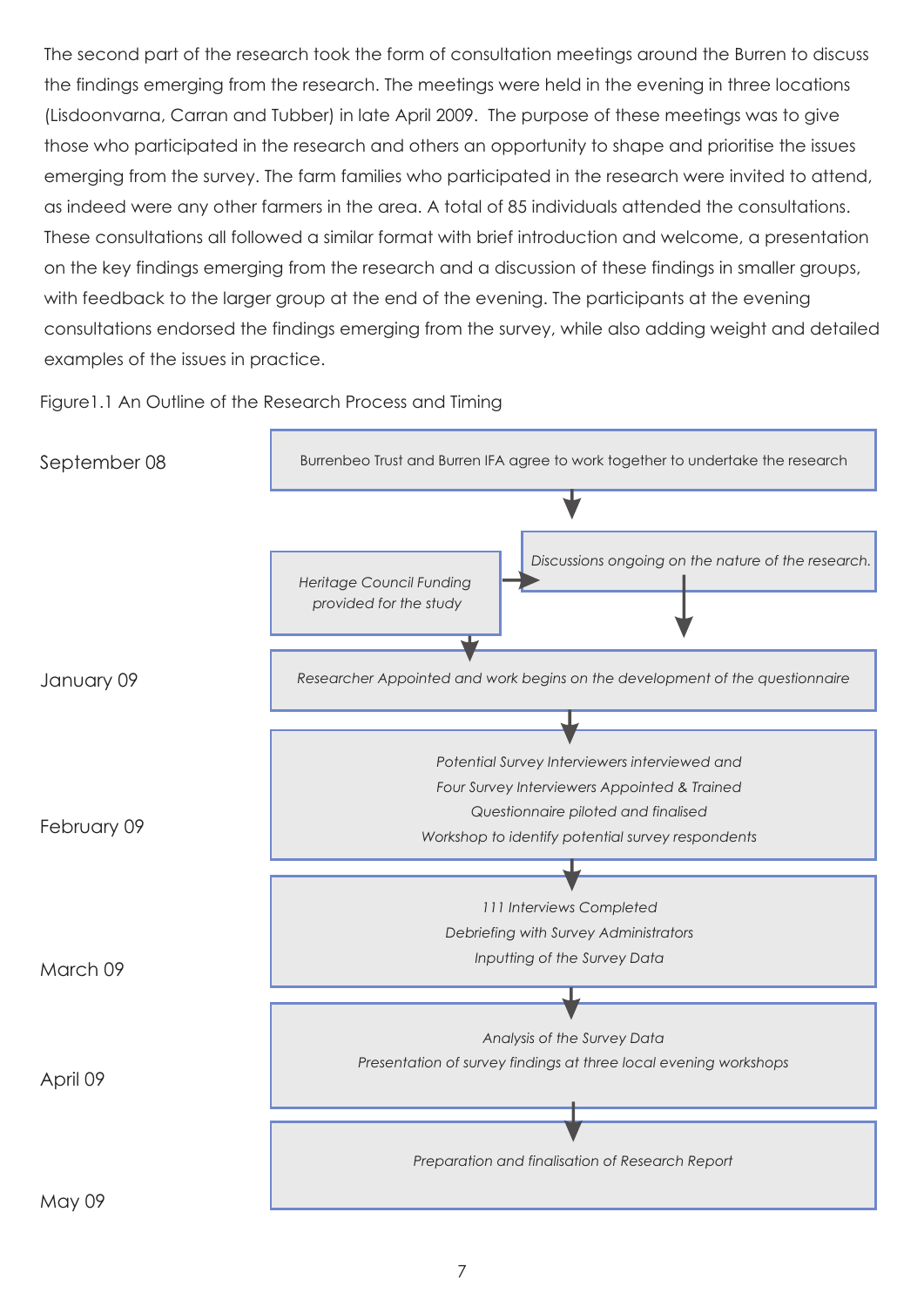# **2. The Findings of the Survey**

' Farming is the Burren, it would not exist without farming, without farming there is no Burren'  *A Survey Respondent*

# **2.1.The Sample Profile**

This section provides details on the number and nature of the families and farms surveyed.

#### **2.1.1. A Profile of the Families Surveyed**

A total of 111 farm households were surveyed, representing a total of 267 individuals: 109 men, 101 women, 28 boys and 29 girls. Figure 2.1 provides a profile of the ages of the various survey respondents.



Figure 2.1. A Profile of the Ages of the Survey Respondents

The majority (75%) of farm families surveyed were found to be 'steeped' in the farming traditions of the Burren having been involved in farming in the Burren for more than 100 years, while 36% of the farm families had been involved in farming in the area for more than 200 years. See Figure 2.2 for details



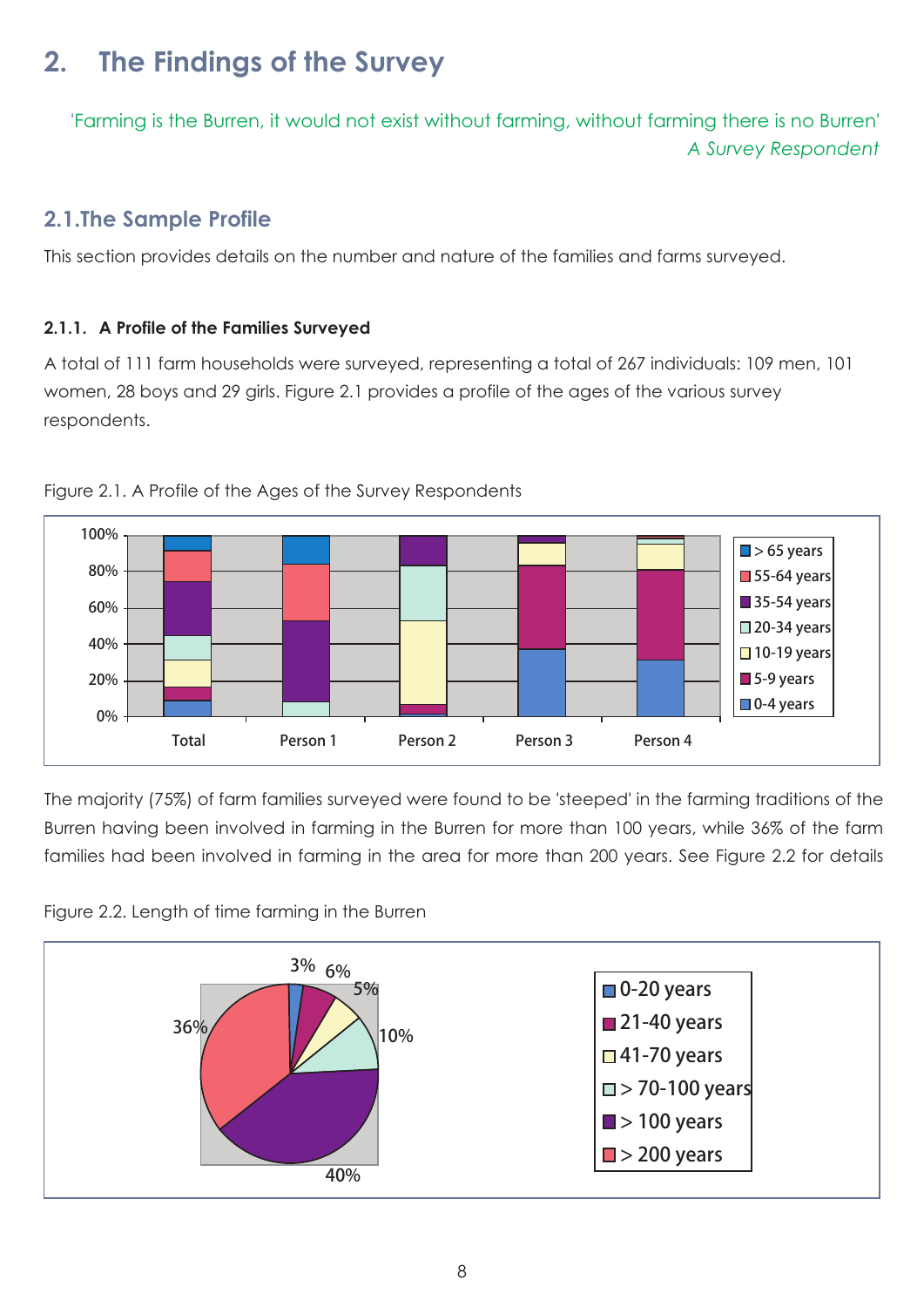In 75% of the farm families surveyed there was one person responsible for the management of the farm. 93 of these individuals were employed full-time on the farm, 10 were part-time, while 8 indicated that although retired they were still involved in decision making on the farm. 85 % of these individuals were experienced farm managers having been responsible for farm management for over 10 years, while 64% were responsible for farm management for more than 20 years. There were few individuals (12) with less than 10 years of farm management experience. 30 of these individuals (mainly the older generation) completed their formal education at primary school level, 53 left on or before junior certificate, while 23 individuals mainly the younger generation had completed some form of third level course. See Table 2.1 for details.

| Table 2.1. Highest level of education completed by the primary survey respondent |  |
|----------------------------------------------------------------------------------|--|
|                                                                                  |  |

| Level of Education            | No of individuals |
|-------------------------------|-------------------|
| Primary school                | 30                |
| Left before Inter/Junior Cert | 17                |
| Junior/Inter Cert             | 16                |
| Leaving Cert                  | 22                |
| Third level                   | 23                |
| Other                         | 3                 |
| Total                         |                   |

On about a quarter of the farms surveyed there was a second person involved in farm management. Almost three quarters (74%) of these individuals had been responsible for the management of a farm for more than 15 years. This analysis suggests that that the majority of the farms surveyed were managed by experienced older farmers.

#### **Employment Status and Income Sources**

63% (133) of the individuals of working age (18 years or over) indicated that they were in full-time employment. 22% indicated that they were in part-time employment. See Figure 2.3 for details of the employment status of the households surveyed where they were provided.

Figure 2.3 The Employment Status of the Household Members Surveyed



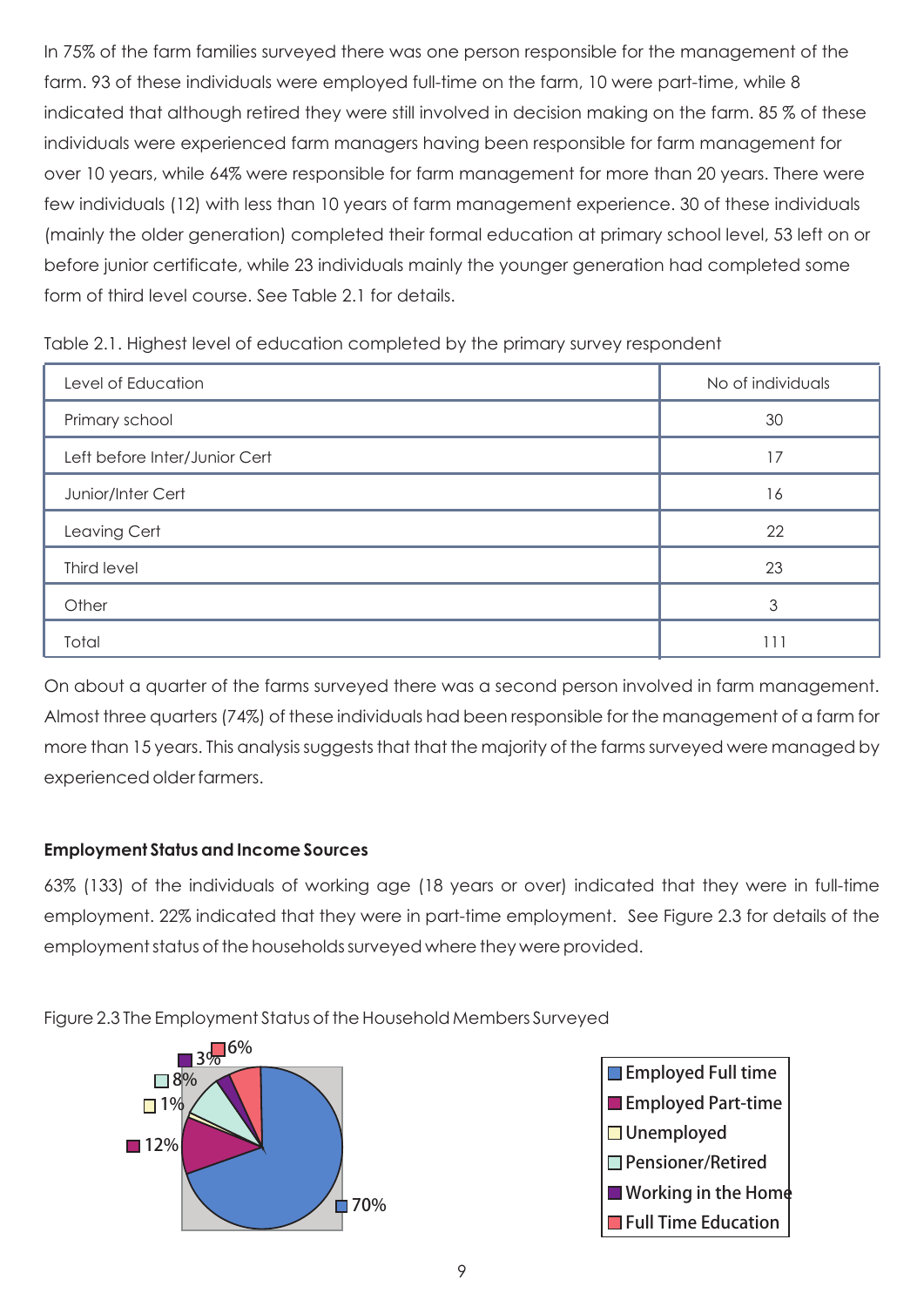102 individuals were involved on a full-time basis in farming, while 50 individuals were involved in farming on a part-time basis (at least 10 or more hours a week). This suggests that about 43% of the individual members of the farm families' survey had limited or indeed no involvement in farming activities. This figure tallies with the finding that 41% of the farm households surveyed derived their full income from farming, while a further 41% of the households derive 50% or more of their household income from other sources. See Figure 2.4 for details



Figure 2.4 An Analysis of the % of Household Income Derived From Farming

This ties in with the finding that at least 67 individual household members had at the time of the survey some form of off-farm employment. The most popular types of off-farm employment included Tourism and Hospitality (11), Construction (7), Education (7), Manufacturing (5), Transport, Storage and Communications (4), Public Administration (4) Health and Social Work (3), Wholesale and Retail (3), Electricity, Gas and Water Supply (2) and Forestry and Fishing (2). The majority of individuals have relatively short travel distances to work, although 15 individuals do travel more than 20 miles one way to access their work and 3 of these travel more than 70 miles (one way) to work.

Only 16 (14%) of the households surveyed had other businesses based on their farm, while just four households had more than one business based on the farm. A number of these businesses were tourism related (B&B (5), Self catering cottages and hostel (4)), a number were agriculture-related (5) (contracting mainly), while other enterprises identified included retail, childcare and walling

# **2.1.2. A Profile of the Farms Surveyed**

The farms surveyed ranged in size from less than 25 ha to over 300 ha (1ha = 2.42 acres). The average size of the farms surveyed was between 50 and 75 ha. The spread of farms sizes surveyed was broadly reflective of the spread of farm sizes on the Burren although farm sizes tend to be larger than national average (The Teagasc National Farm Survey (2002) found that the average national farm size was 32 hectares with almost 50% of farms less than 20 hectares). See Figure 2.5 for details of an analysis of the farms sizes included in the survey.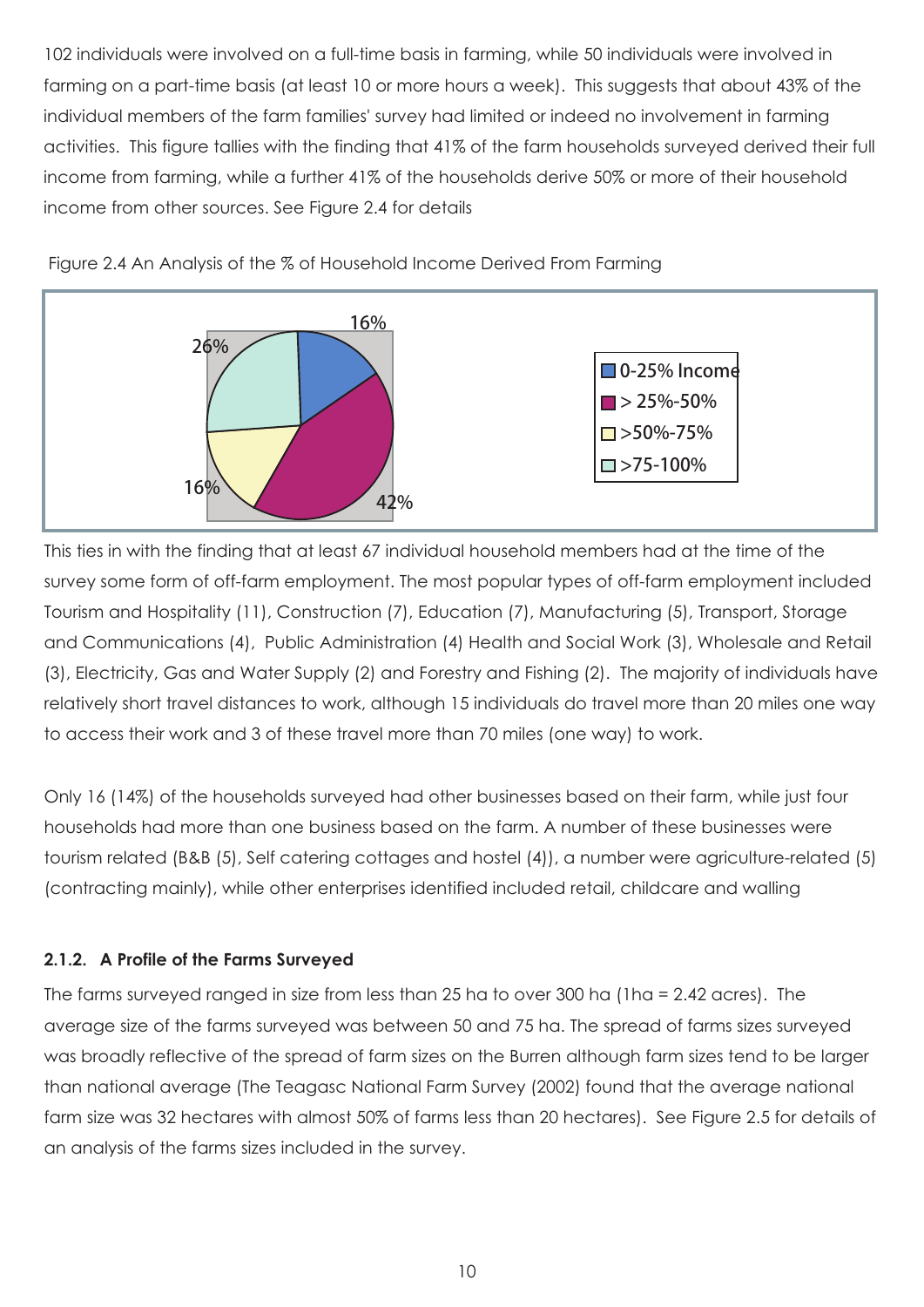Figure 2.5. An Analysis of the Farms Sizes included in the Survey



The majority of the farm families surveyed owned the land they farm, only three families rented land to others, while 45 (40.5%) of the farm families were leasing and/or renting land from others. The total amount of land being rented from others was relatively small and 68% of those who were doing so were renting/leasing less than 25ha. These figures do however raise the question of from whom farmers are renting the land? Anecdotal evidence would suggest that farmers are largely renting from either retired farmers or people who own land in the Burren but who for various reasons are currently not farming it. The survey also found that 92 (83%) of the farms surveyed had access to winterage on the Burren, see Table 2.2 for details.

|                         |  | Table 2.2. A Profile of the Amount of Land Owned, Rented and the Amount of winterage the farms |
|-------------------------|--|------------------------------------------------------------------------------------------------|
| surveyed had access to. |  |                                                                                                |

| No of Ha of | No of Farms<br>who Own Land | No of Farms who<br>rent land to others | No of Farms who<br>lease/rent land | No of farms who<br>have access to Winterage |  |
|-------------|-----------------------------|----------------------------------------|------------------------------------|---------------------------------------------|--|
| $0 - 25$    | 9                           |                                        | 31                                 | 36                                          |  |
| $>25-50$    | 36                          |                                        | 7                                  | 22                                          |  |
| $>50-75$    | 22                          |                                        | 3                                  | 8                                           |  |
| $>75-100$   | 15                          |                                        |                                    | 9                                           |  |
| $>100-150$  | 10                          |                                        | $\overline{2}$                     | 9                                           |  |
| $>150-200$  | 8                           |                                        |                                    | 3                                           |  |
| $>200-300$  | 3                           |                                        |                                    | $\mathfrak{Z}$                              |  |
| >300        | 3                           |                                        |                                    | $\overline{2}$                              |  |
| Total       | 106                         | 3                                      | 45                                 | 92                                          |  |

The majority of the farms surveyed were involved in more than one enterprise and as such respondents generally gave multiple answers to this question. The most popular enterprises were beef-suckler and cattle production. The next most popular enterprise was sheep-farming. See Table 2.3 for an analysis of the types of farm enterprises.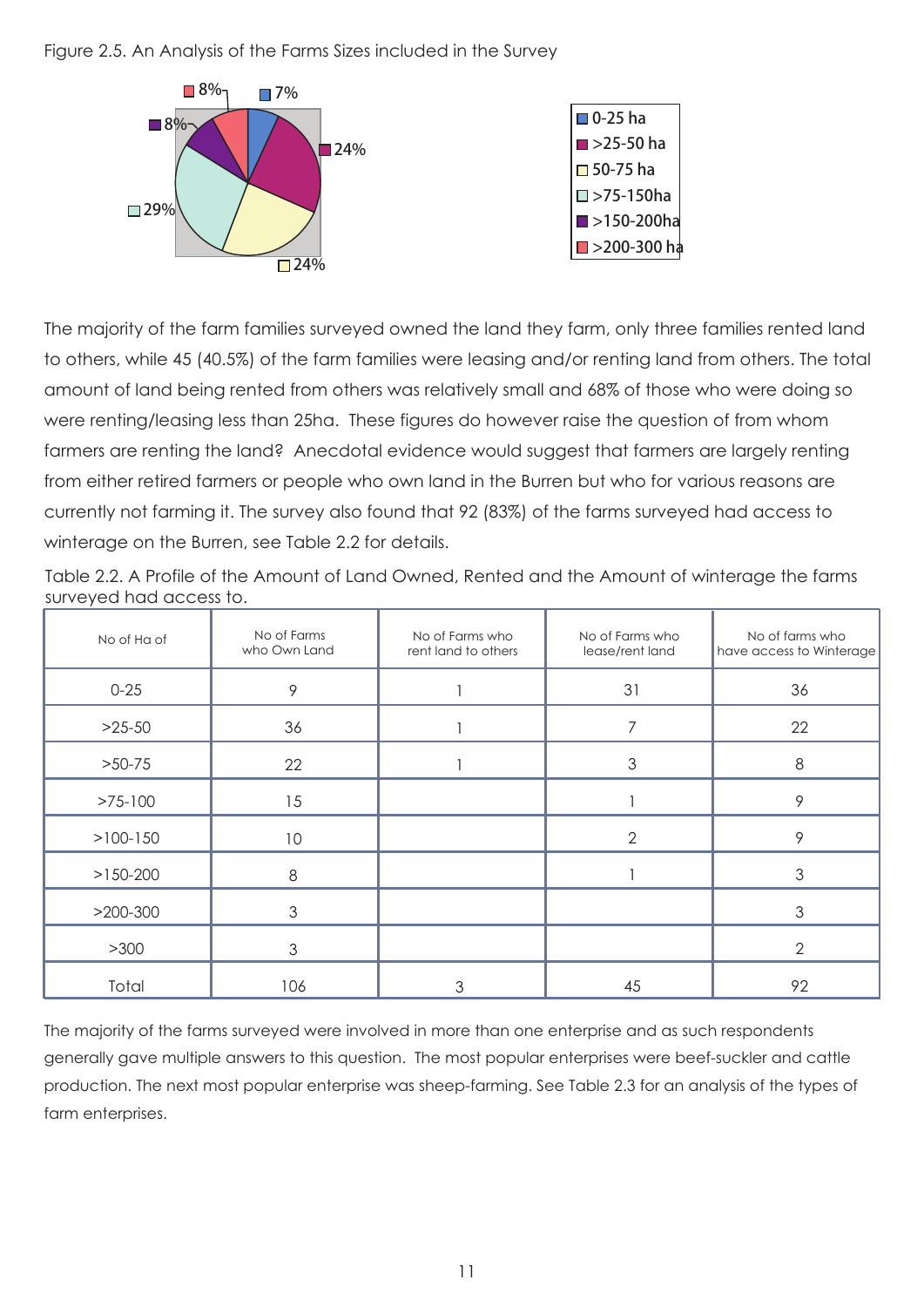#### Table 2.3 An Analysis of the Types of Farm Enterprise the Farms Surveyed were involved in

| Type of Farm Enterprise           | No of Farms<br>(Multiple answers<br>were possible) | % of Survey Sample engaged in the particular enterprise |
|-----------------------------------|----------------------------------------------------|---------------------------------------------------------|
| Beef (suckler and cattle)         | 99                                                 | 90                                                      |
| Beef (dry only)                   | 11                                                 | 10                                                      |
| Sheep                             | 38                                                 | 34                                                      |
| Equine (horses, ponies, donkeys)  | 16                                                 | 14                                                      |
| Dairy                             | 13                                                 | 12                                                      |
| Mixed Farming                     | 11                                                 | 10                                                      |
| Tillage                           | 9                                                  | 8                                                       |
| Organics                          |                                                    | 6                                                       |
| Other (Forestry, Goats, Potatoes) | 3                                                  | 3                                                       |

#### 2.1.3. The Extent of Special Areas of Conservation (SAC) Designations

92 (83%) of the farms surveyed had land designated under the EU Habitats Directive as Special Areas of Conservation (SACs). The majority of farms had less than 25 ha designated. See Figure 2.6 for details of how much land the farms surveyed had designated as part of an SAC.

Figure 2.8. How Much Land is Designated as part of an SAC



#### 2.1.4. Rural Environment Protection Scheme (REPS)

79% of survey respondents agreed with the statement that 'REPS has had a positive impact in protecting the Burren's heritage' some went on to qualify this statement further stating that *'REPS was a good income supplement'* and that *'it tidied up the place'.*

91 of survey respondents were in REPS. 71 of these had been in REPS for more than five years, while 45 (49%) had been in REPs for more than ten years. Only 20 (22%) of the respondents had been in REPS for less than five years and only 4 (4%) had been in REPS for less than a year. When the farms that were not in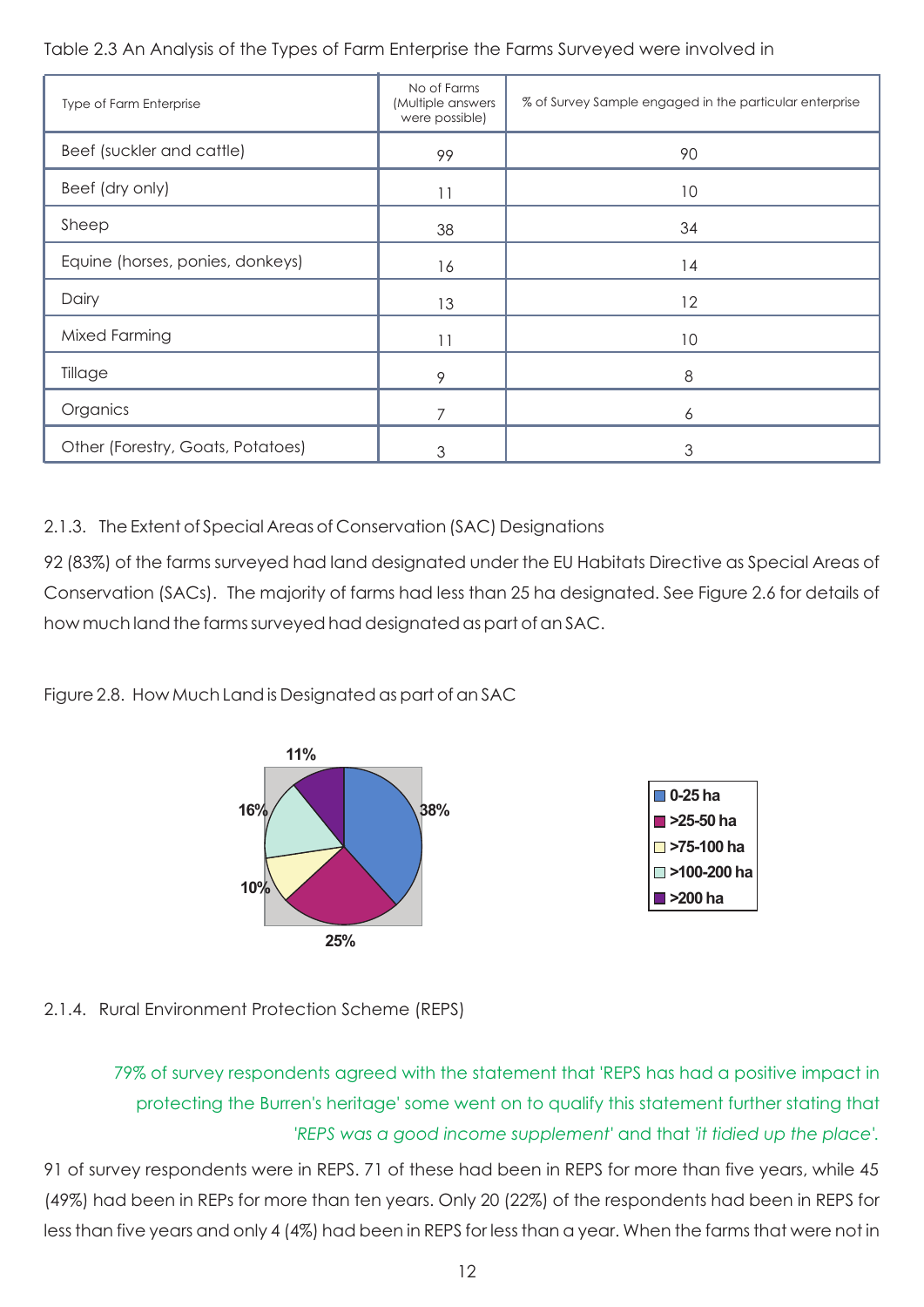REPs were asked why they were not they gave a variety of answers. Their answers can be grouped under a number of headings including a concern about the amount of red tape and restrictions associated with the scheme, a general lack of interest, the restrictions associated with renting and leasing land and an aspiration to enter in due course. Table 2.4 provides a sample of the responses, grouped under a number of different themes.

| Theme of Comments                   | Comments                                                                   |
|-------------------------------------|----------------------------------------------------------------------------|
| <b>Red Tape/Restrictions</b>        | 'Don't believe in the amount of red tape',                                 |
|                                     | 'Very badly policed and over policed when they do, do something'.          |
|                                     | 'Rules don't always make sense - such as using barbwire fences instead     |
|                                     | of using traditional methods e.g. hazel fencing."                          |
|                                     | 'Delayed going in because of a fear of the restrictions it imposes',       |
|                                     | 'Too much bother, doesn't suit',                                           |
|                                     | 'Too much hassle with it - don't have the time',                           |
|                                     | 'Too many restrictions',                                                   |
|                                     | 'too much restriction on being allowed to farm intensively for profit'     |
| Restricted for people who rent land | 'because of renting the land on a year to year basis it doesn't work out', |
|                                     | 'If letting land, not eligible'                                            |
| No Interest                         | 'Couldn't be listening to people',                                         |
|                                     | 'Didn't suit',                                                             |
|                                     | 'It's not worth it'                                                        |
|                                     | 'No interest' (3)                                                          |
| Planning to enter                   | 'Delayed going into REPS in order to get key work done beforehand',        |
|                                     | 'Due to enter soon'                                                        |
| Other                               | 'Got plan drawn up but felt that wasn't geared for it, put up slatted      |
|                                     | shed though'                                                               |
|                                     | 'Was in REPs and had dairy they wanted a tank and it was so expensive      |
|                                     | and not worth it'                                                          |
|                                     | 'Wouldn't have qualified because of slurry storage until now',             |
|                                     | 'Lack wintering facilities'                                                |
|                                     | 'Would need to do a lot of wall maintenance'                               |
|                                     |                                                                            |

#### Table 2.4 Responses to the Question: Why are you not in REPS?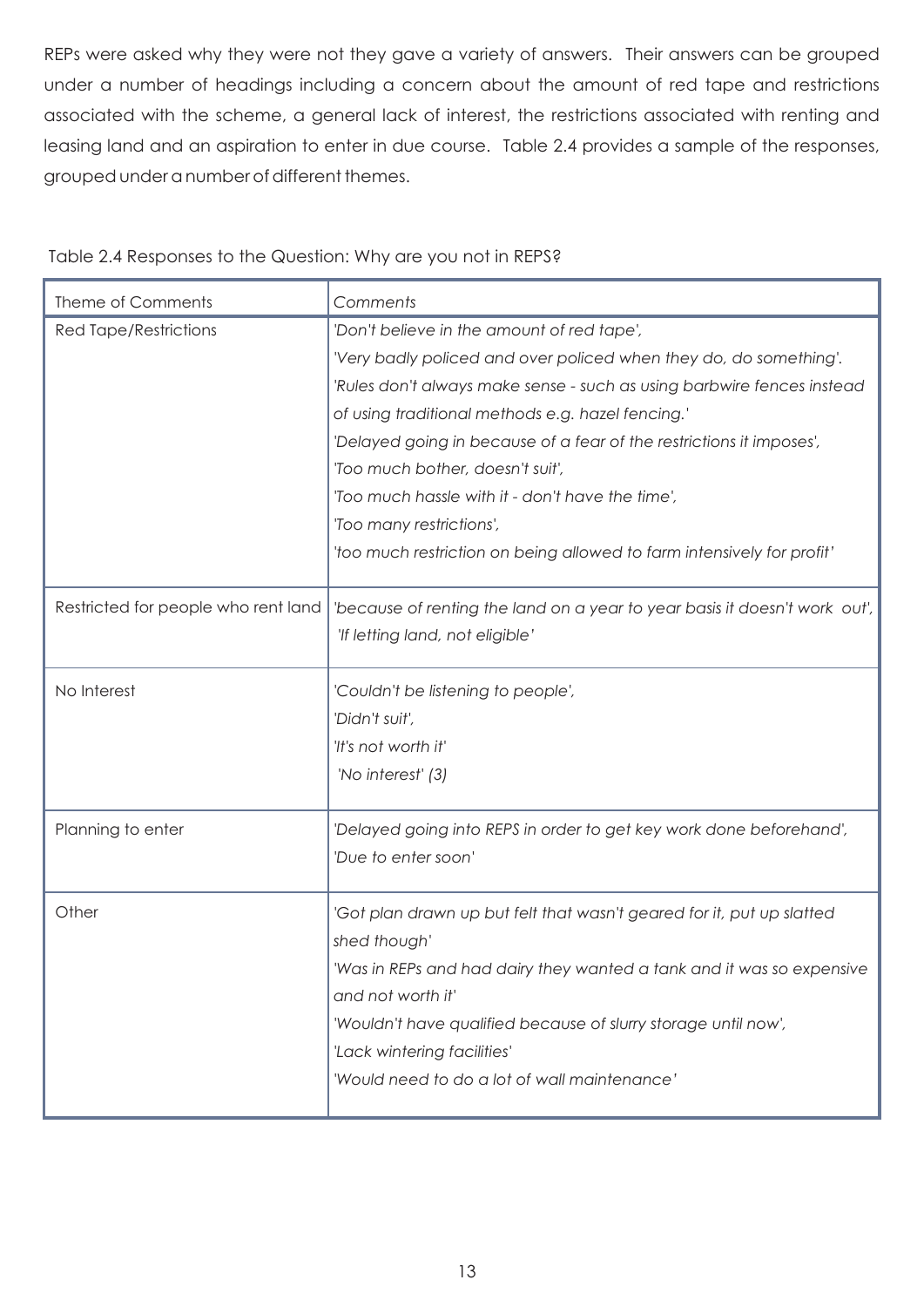# **2.2. Farming concerns past, present and future**

### **2.2.1. The most significant change/s made on the farm in the last 10 years**

Survey respondents were asked to identify the most significant change they had made to their farming practice in the last 10 years. Most respondents identified more than one change. The most frequently identified changes were a change in farm enterprise and the building of slatted sheds. At least 29 survey respondents had made changes in their farming enterprises. These changes included getting out of:

- 'dairy and into full time suckler production'(8)<br>• 'dairy' (4)
- 
- 'beef and into dairy
- 'beef and into dairy<br>• 'beef into full time su • 'beef into full time suckler production',<br>• 'sheep'(7)
- 
- 'sheep'(7)<br>• 'dairy into • 'dairy into bullocks'<br>• 'sucklers' (2)
- 
- 'sucklers' (2)<br>• 'organic back to conventional production'

The changes also included getting into a number of new enterprises as follows:

- 
- 'forestry'<br>• 'goats and sheep • 'goats and sheep<br>• 'organic' (2)
- 'organic' (2)<br>• 'tillage'
- 
- ?'tillage' 'market gardening'

28 % survey respondents identified the building of a slatted shed/s to house and over winter stock as one of the most significant changes that they had made. 22 respondents reported that the most significant changes they had made related to expansion, in many cases this involved increasing stocking level (16 respondents), for others it involved land purchase (6) and/or land reclamation (4) while at least two individuals had concentrated on particular cattle breeds. Two individuals rented more land, while others expanded their dairy production (through changes to the milking parlor and/or the purchase of more milk quota). In contrast, 22 survey respondents reported that they had scaled-back their production, the majority reduced their stocking levels (17), while the others decreased the amount of land they farmed.

13 respondents identified as significant the construction of new farm sheds, tanks and access roadways and walls. 11 respondents also identified their entrance into REPS as significant. Interestingly 9 respondents believed that no significant changes had taken place, while three, perhaps not surprisingly identified their retirement as the most significant change. Other changes identified as significant by survey respondents included reductions in the levels of inputs (fertilizers in particular), the introduction of bagged silage (4), increased levels of meal-feeding and the introduction of different grazing systems.

#### **2.2.2. The Drivers of the Changes (over the last 10 years)**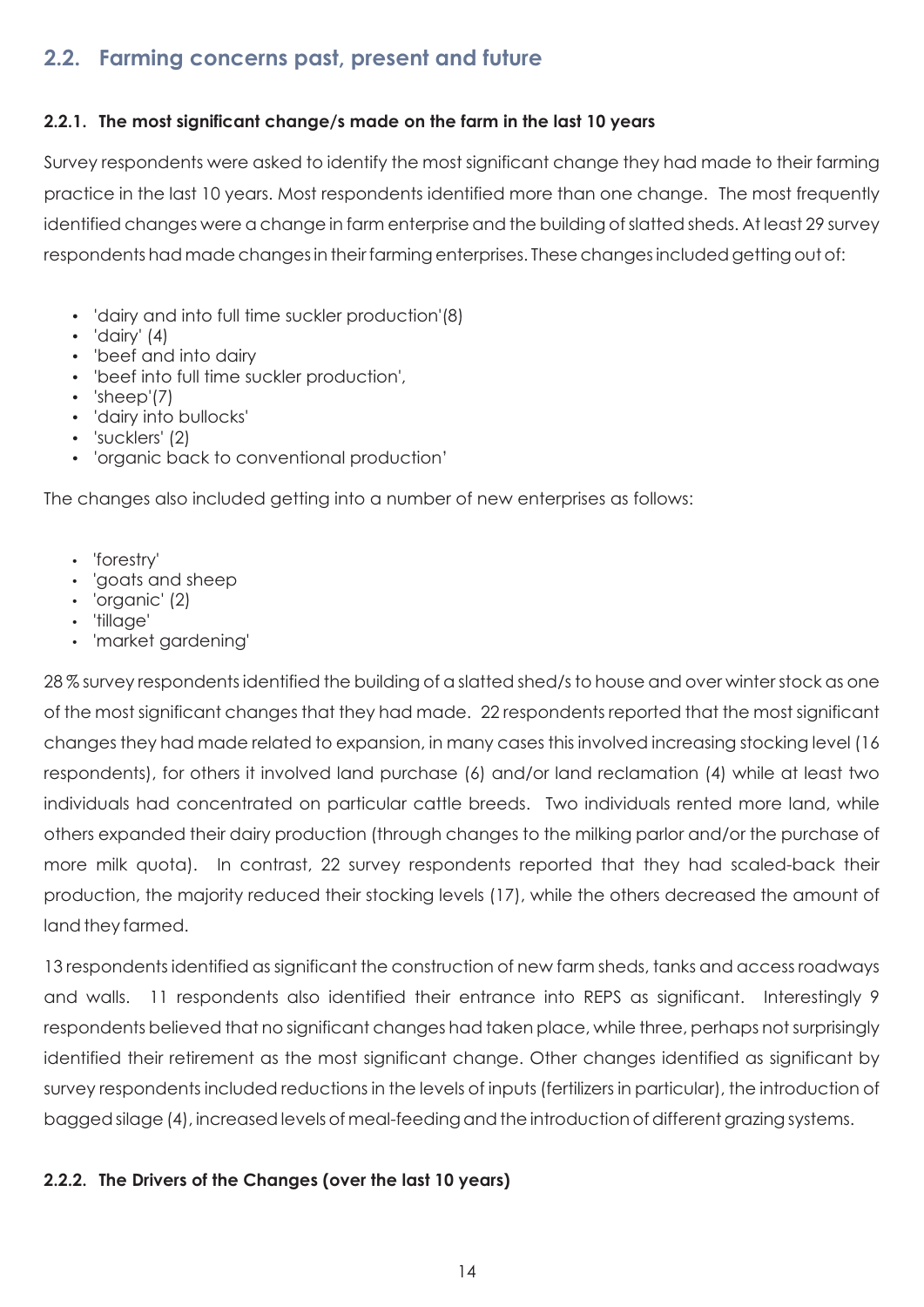Among the key drivers of change identified by the survey respondents were:

- a need to reduce labour inputs;<br>• ill health/age;
- 
- the availability of grant-funding; • the availability of grant-funding;<br>• a desire to increase profitability.
- 

One of the popular drivers of the changes made by farmers on their farms was the need to reduce the amount of labour required and thus make the farm easier to manage, particularly in the winter (40 respondents). At least 13 respondents specifically cited their age and or ill health as the reason for wanting to reduce their labour input. Other key drivers of change included the availability of grant funding for the construction of slatted sheds, and a commonly held view that keeping animals out in the winter where sufficient winterage was not available was ruining the land. A number of respondents commented that their land holding was too small to allow for expansion and that the construction of the sheds had allowed them to increase their stocking levels. The overwintering of cattle indoors was also a requirement of participation in REPS in some cases, with a number of farmers (15 respondents) building their sheds to enable their entry into REPS and their subsequent draw-down of grant payments. 25 respondent's changes were driven by a desire to increase the farm income, while others (4) were keen to reduce both their costs and their inputs. Three made the changes after inheriting the farm, while one or two made the changes following *'BSE having cleaned them out'*

#### **2.2.3. Current Concerns**

Survey respondents were asked to identify their main concerns as Burren Farmers. Among the most commonly cited concerns (54 mentions) were the various restrictions farmers had to comply with. Specific restrictions identified included:

- ??levels of manure/slurry that can be spread and the timing of the spreading;
- those imposed by the National Parks and Wildlife Services<br>• land reclamation work;
- 
- . the timing of hedge cutting as specified by the legislation;
- . the methods that can be used to control scrub under REPs you cannot spray herbicide; • the methods that can be used to control scrub - under REPs you cannot spray herbicide;<br>• those associated with the SAC designation (including stocking and grazing levels);
- those associated with the SAC designation (including stocking and grazing levels);<br>• various EU regulations;
- various EU regulations;<br>• use of the winterage;
- 
- use of the winterage;<br>• stocking levels and cattle numbers in REP's'.

# 89% of the survey respondents agreed with the statement that 'The Burren is a landscape of international significance that needs to be conserved'

The second most commonly identified concern (identified 34 times) was scrub infestation and the fear that the scrub will be allowed to take over the Burren due to low stocking levels. Respondents also had concerns in relation to profitability (identified 17 times) and the future of farming (identified 13 times). The comments made by the respondents provide very vivid illustrations of their concerns.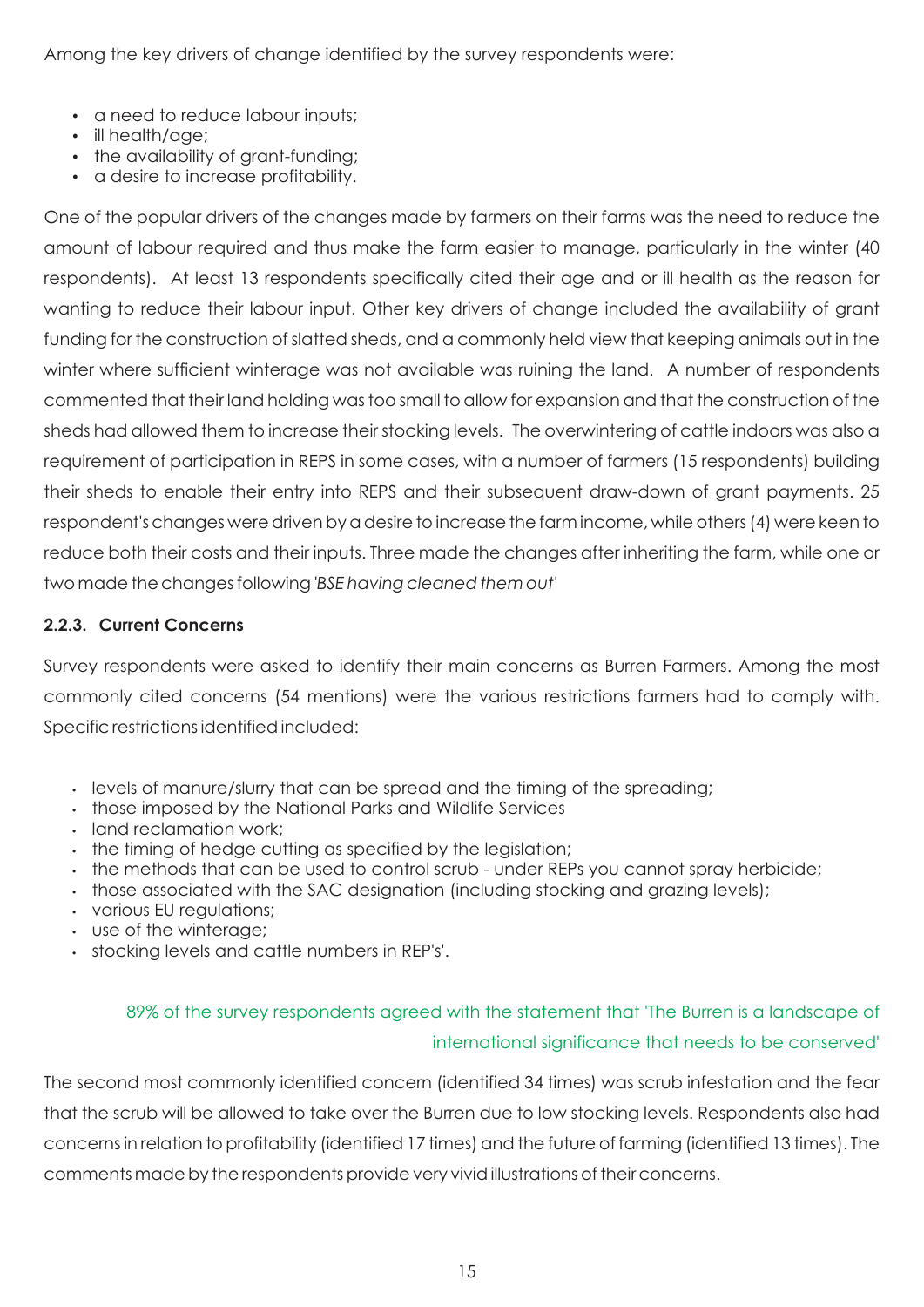*'If profitability does not improve we will struggle to stay farming as a livelihood' 'Wonder about profitability of farming post grant funding'*

*'The price of cattle and sheep has dropped in real terms in the 20-30 years' 'The price of fertilizer and feed is too high' 'The price of milk isn't reflected in the cost/and the prices are falling'*

 *'…Need protection for the Burren. After 2013 farm families will be wiped out without supports. Unable to survive off the Burren'*

*'Farmers should be paid/rewarded for keeping the land as it is'*

*'It is hard to attract people to the area, very sparsely populated, especially as the school might be closing down'*

'Our greatest natural resource is our landscape - Environmentally - it needs to be protected. But the *Burren farms are different than conventional Irish farms. They need to be treated differently. We need an overall plan for the Burren'*

Other concerns identified by survey respondents (identified 9 times) included the difficulties associated with getting planning permission for family members to build houses/homes on the farm and the difficulties associated with an older and aging farming population (identified 8 times).

The destruction of habitat and the need for enhanced levels of conservation of the heritage, flora and fauna and walls of the Burren were also identified by at least 13 survey respondents.

A least 8 respondents specifically singled out the control of goats as a concern. As one respondent described it *'The control of goats is a big problem in the Burren'.* Other concerns expressed by smaller numbers of respondents related to the unsuitability of some Burren land for slurry spreading and pollutions levels linked to the run-off from sheds. The issue of fly-tipping was also identified as was the absence of sufficient levels of grazing. Tourism and the issues of access to land and through land by visitors were also mentioned. One or two respondents also spoke very eloquently about their concerns about global warming and the implications of wetter warmers winters for farming in the Burren. A number of survey respondents were also concerned about the possibility of additional designations being introduced in the Burren and the additional restrictions that they might impose on farming. As one respondent said

*'I would hope that we will always be allowed to farm it and that they will not put more designations on it'.*

#### **2.2.4 What plans do you have for next 5-10 years?**

#### *72% of the survey respondents indicated that they planned to continue farming as they currently are*

Respondents were asked to comment on what plans they had for their farm for the next 5-10 years. They were given a number of options and then asked to qualify their answer. 80 respondents (72%) indicated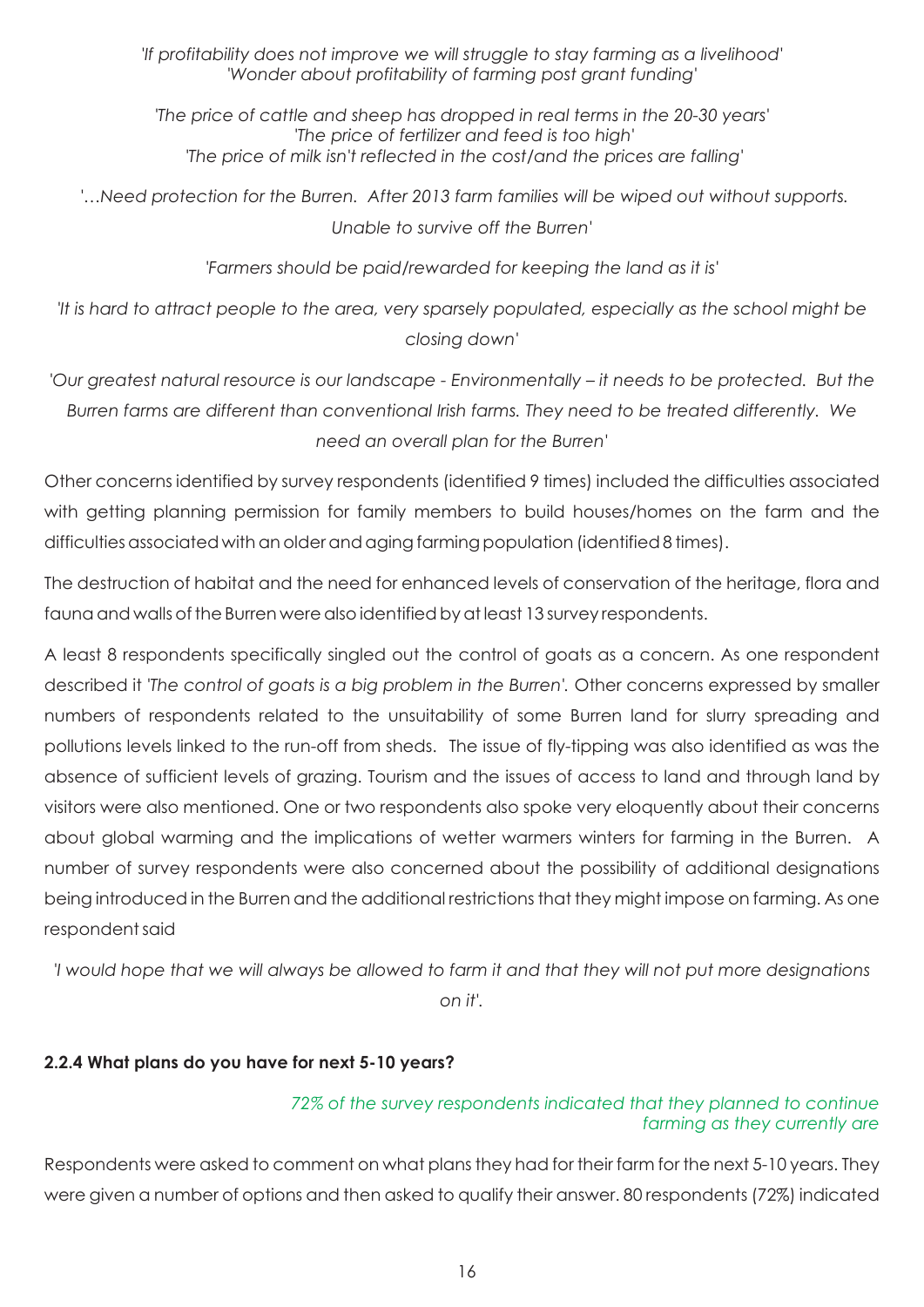that they planned to continue as they currently are, although 11 respondents went on to further identify changes they were planning to make. 3 respondents indicated they were planning for extensive growth, five were planning to change their farming type, 10 were planning for succession, while two were planning to sell up/lease their farms.

#### **2.2.5 Succession**

70 (63%) of the farm households surveyed were able to identify a successor. Where the respondents did not indicate that they had a successor they were asked to foresee what they believed to be the future of the farm. Table 2.5 details the answers given.

| Table 2.5 An Analysis of the Answers to the Question: Without a successor what do you foresee as the |  |
|------------------------------------------------------------------------------------------------------|--|
| future of the farm?                                                                                  |  |

| The Different Options     | No of Responses<br>(% of responses) | Sample of explanations given for the various options                                                                                               |
|---------------------------|-------------------------------------|----------------------------------------------------------------------------------------------------------------------------------------------------|
| Don't know                | 15 (31%)                            | 'It's a problem arising this generation'<br>'No clear ideas as of yet'<br>'Family have no interest'<br>'Single and too young to be that concerned' |
| Stay in the family        | 9(18%)                              | 'Difficult to know perhaps one of the kids<br>'Division between family members'                                                                    |
| Decide later              | 9(18%)                              | 'Family still young'<br>'Just took over the farm'                                                                                                  |
| Land leased/rented        | 9(18%)                              | 'Lease it when retiring'<br>'Short term going to lease, long term who knows'<br>'Son will work outside the farm and lease it'                      |
| Keep the Farm             | $5(10\%)$                           | 'Wish to see it farmed and not sold'                                                                                                               |
| Farmed on part time basis | 2(5%)                               | 'Potentially part time as there are 4 children'                                                                                                    |

# **2.3. Knowledge and Attitudes towards the Burren**

*96% of survey respondents agreed with the statement that 'It is a privilege to farm in the Burren'*

#### **2.3.1 Descriptions of the Burren**

Survey respondents were asked for three words to describe the Burren. The majority of words (112 words/terms) used were positive or indeed descriptive (79 words/terms). There were few (12 words/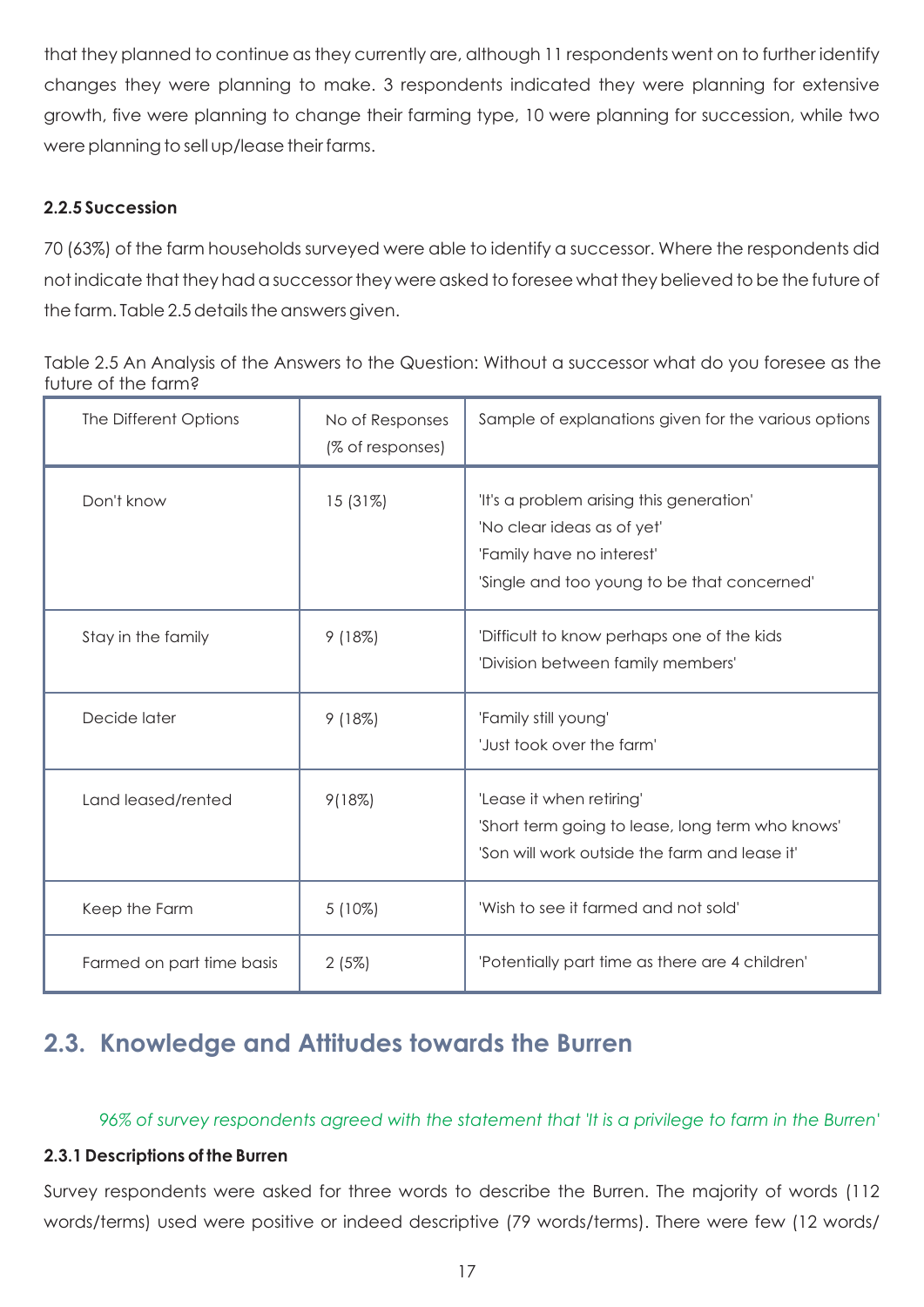terms) negative terms used suggesting that Burren farm families are appreciative of the Burren and its landscape. Table 2.6 provides details of some of the most commonly occurring words/terms used to describe the Burren.

| Positive Words or Terms  | Negative Words or Terms | Neither/Both Positive<br>and Negative        | Descriptive<br>(32 words terms) |  |
|--------------------------|-------------------------|----------------------------------------------|---------------------------------|--|
| Beautiful (37)           | Tough (3)               | Unique Landscape/Unique<br>farming area (30) | Rocky/Stony/Karst (11)          |  |
| Healthy (6)              | Bleak(2)                | Scenic/Picturesque (13)                      | Lunar/Lava-like (4)             |  |
| Natural Beauty (5)       | Difficult (3)           | Tourist attraction (7)                       | Bare/Barren (3)                 |  |
| Special (4)              | Hard to farm (2)        | Part of what we are (5)                      | Changing (2)                    |  |
| Lovely (4)               | Nothing (1)             | Home $(4)$                                   | Ancient (2)                     |  |
| Nice $(3)$               | Non profitable area (1) | Challenging (3)                              | Big $(1)$                       |  |
| A good place to live (3) | Wasteland (1)           | Sensitive (2)                                | Colourful (1)                   |  |
| Fabulous (3)             |                         | Isolated (2)                                 | Community (1)                   |  |
| Fantastic (3)            |                         | Robust (2)                                   | Different (1)                   |  |
| Peaceful (3)             |                         | Vulnerable (1)                               | Hazel (1)                       |  |

|  |  |  | Table 2.6 An Analysis of the Most Popular types of words used to describe the Burren |
|--|--|--|--------------------------------------------------------------------------------------|
|  |  |  |                                                                                      |

*74 % of survey respondents agreed with the statement that* 

*'Farmers need to be prepared to farm for wildlife & conservation rather than commercial agricultural' (with some qualifications around the quality and nature of the land and the need to ensure farm viability)*

#### **2.3.2. Knowledge and sources of knowledge of the Burren**

Survey respondents were collectively asked as a family to rate their knowledge of the archaeology, geology, plant life, wildlife and cultural heritage of the Burren. See Table 2.7 for details of how they rated their knowledge.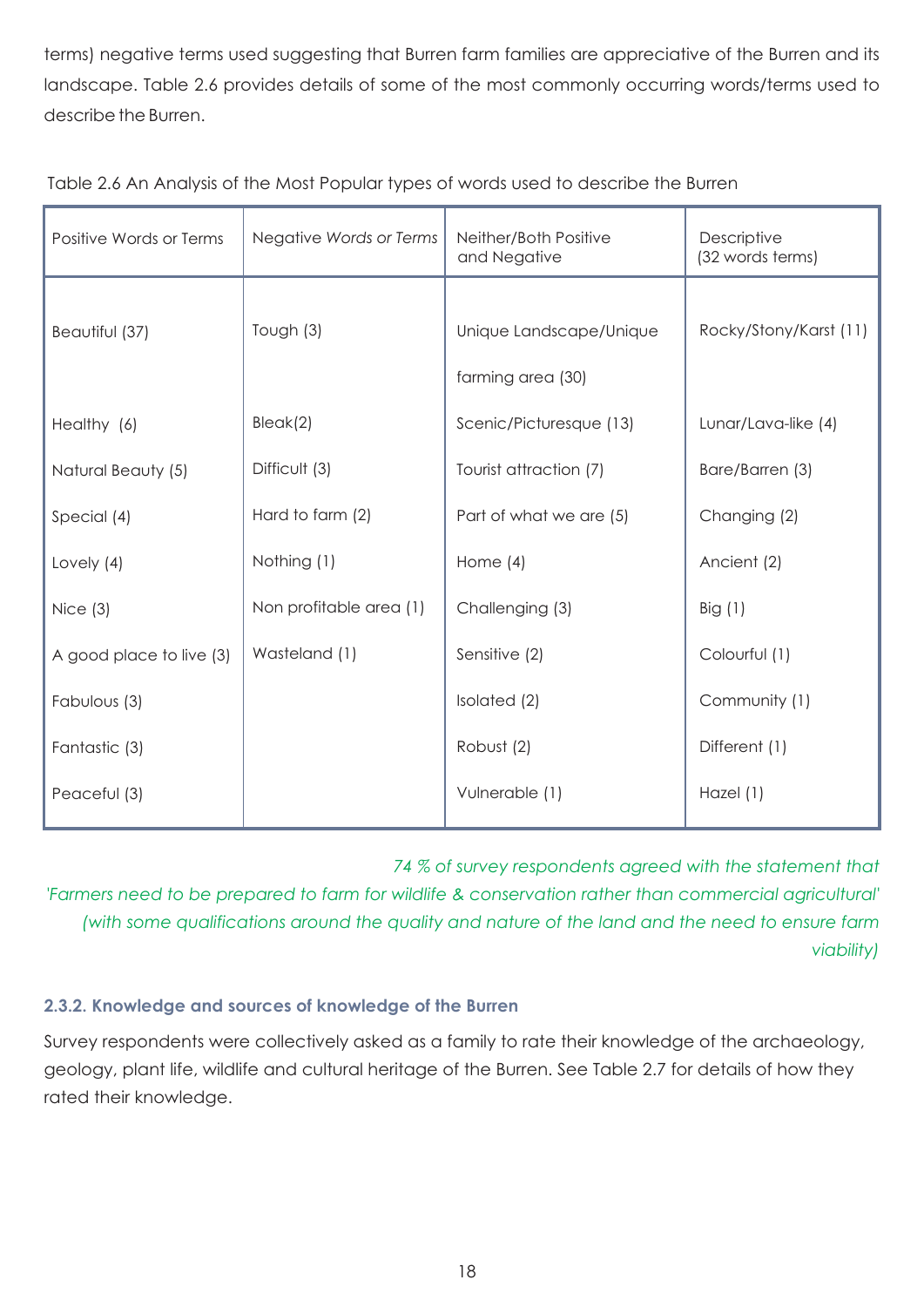| Area of Interest  | <b>Would like</b><br>to learn more | Very<br>Knowledgeable | Knowledgeable | Adequate | Limited  | <b>Very Limited</b> |
|-------------------|------------------------------------|-----------------------|---------------|----------|----------|---------------------|
| Archaeology       | 80 (72%)                           | 14 (13%)              | (28%)<br>31   | 23 (21%) | 23 (21%) | 20 (18%)            |
| Geology           | 71 (64%)                           | 10 (9%)               | 22 (20%)      | 30 (27%) | 20 (18%) | 29 (26%)            |
| Plant Life        | 80 (72%)                           | 22 (20%)              | 33 (30%)      | 27 (24%) | 20 (18%) | 9(8%)               |
| Wildlife          | 87 (78%)                           | 39 (36%)              | 36 (33%)      | 25 (23%) | 5(5%)    | 4(4%)               |
| Cultural Heritage | 94 (85%)                           | 34 (31%)              | 45 (41%)      | 20 (18%) | 6(5%)    | 6(5%)               |

Table 2.7. An Analysis of the Survey Respondents Levels of Knowledge of different aspects of the Burren

Survey respondents stated that they were most knowledgeable about the wildlife and cultural knowledge of the Burren and least knowledgeable about the plant life and geology. It was interesting therefore to note that when people were asked what they would like to learn more about the Burren, the most popularly cited subjects were again cultural heritage and wildlife. Survey respondents were also asked about where they got their knowledge of the Burren. The most frequently identified source of information was family and friends, with 49% identifying it as the most important source of knowledge. See Table 2.8 for details of other sources of knowledge and their relative importance. This finding suggests that there is scope for the provision of more information and knowledge about the Burren through walks and talks, schools programmes and through wider use of the media.

Table 2.8 Sources of Knowledge of the Burren

| <b>Source of Knowledge</b> | No who identified source | <b>Importance of Source</b>                    |  |  |
|----------------------------|--------------------------|------------------------------------------------|--|--|
| Family & Friends           | 91 (82%)                 | 53 (49% ranked this the most important source) |  |  |
| <b>Books</b>               | 58 (53%)                 | 9 (8.3% ranked this the most important source) |  |  |
| Attending Walks and Talks  | 57 (51%)                 | 20 (19% ranked it the most important source)   |  |  |
| Primary School             | 50 (45%)                 | 9 (8% ranked this the most important source)   |  |  |
| Local Newspapers           | 36 (32%)                 | 1 (1% ranked this the most important source)   |  |  |
| TV & Radio                 | 37 (33%)                 | 3 (3% ranked this the most important source)   |  |  |
| Secondary School           | 32 (29%)                 | 1 (1% ranked this the most important source)   |  |  |
| Internet                   | 9(8%)                    | (1% ranked this the most important source)     |  |  |

# **2.4. The Role of Farming of the Burren in the future**

*98% of survey respondents agreed with the statement 'Farming and Farmers are the key to the conservation of the unique flora, fauna and landscape of the Burren'*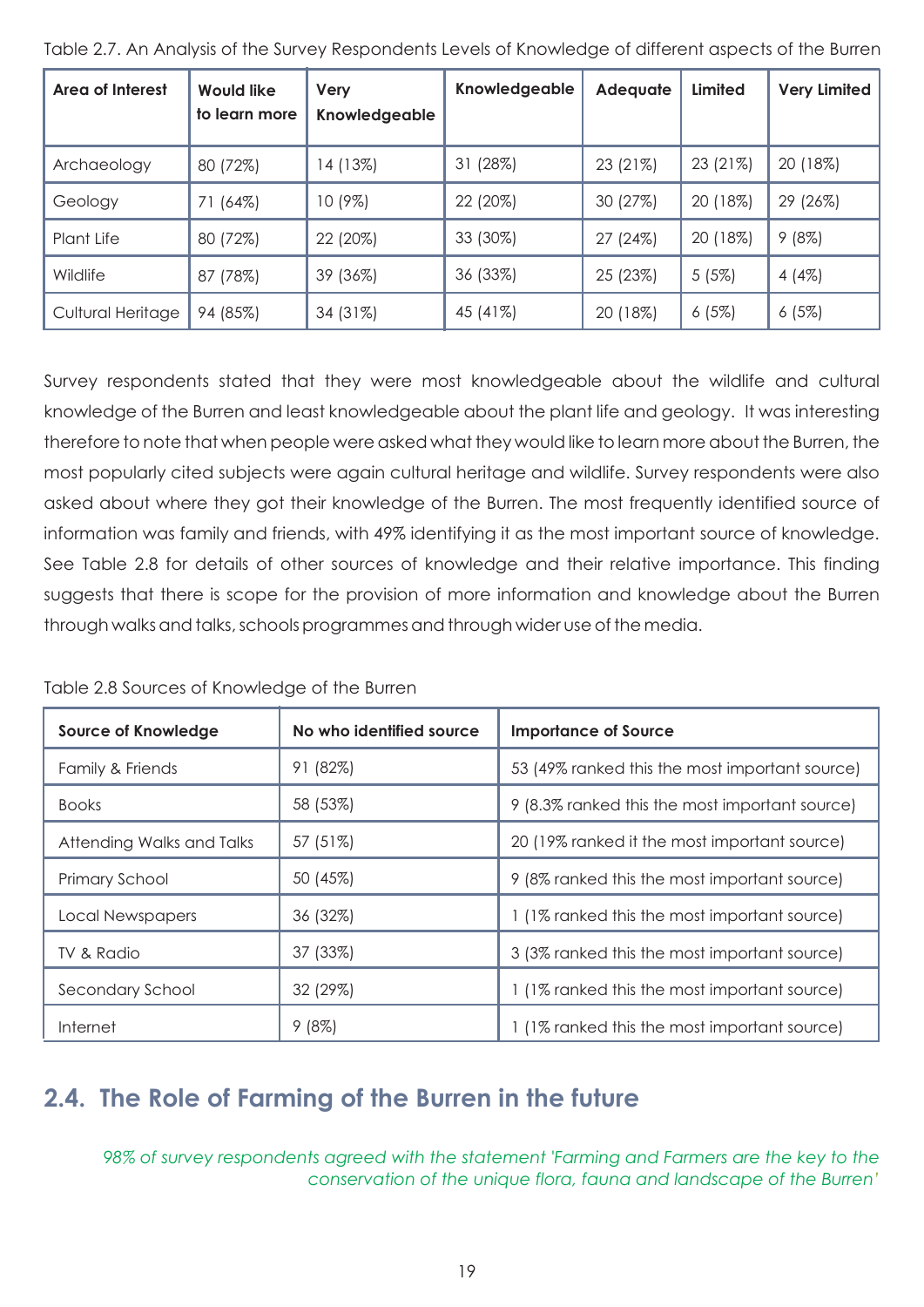#### **2.4.1 What Role could Farming play in the Burren?**

# *'94% of the survey respondents said 'Yes -Farming has a role of play in the long term future of the Burren'*

Survey respondents outlined the different role farming plays and could play in the future of the Burren. Among the different roles identified for farmers and farming included: custodians, guardians and protectors of the land. As some survey respondents put it:

*'Farming has maintained the Burren for the last 2000 years and farmers should be allowed to manage it without outside interferences'*

*'It has been farmed for 1000 years and if it is to be preserved this needs to be continued'*

*'There is a farming culture that is rich and it is important not to lose it'*

Significant numbers (35%) of survey respondents referred to the symbiotic and complementary relationship between farming and the Burren, and the interaction between farming and the landscape.

*'Farming is the Burren, it would not exist without farming, without farming there is no Burren'*

*'Farming has shaped the character and landscape'*

Farming was specifically identified by at least 29 respondents as having a particular role in ensuring that scrub does not over run the Burren.

*'If you do not farm the Burren the scrub will take over'*

*'Farmers need to work the land, otherwise it becomes a scrub'*

In a number of cases (15 respondents) the statements about the importance of farming to the Burren were qualified by identifying particular types of farming as more relevant than others. According to a number of respondents it was important that the land was not overgrazed and that good use was made of the winterage grazing.

*'A certain type of farming has a role, with prices guaranteed for quality Burren lamb, etc '*

*'Burren farming is the old fashion farming; less fertilizer etc.'*

Farming was also seen by a small number (5) of survey respondents as a mechanism for supporting the conservation of the unique flora of the Burren*.*

> *If it (the Burren) is not grazed flowers will suffer '* Only one respondent was negative about the future of farming in the Burren.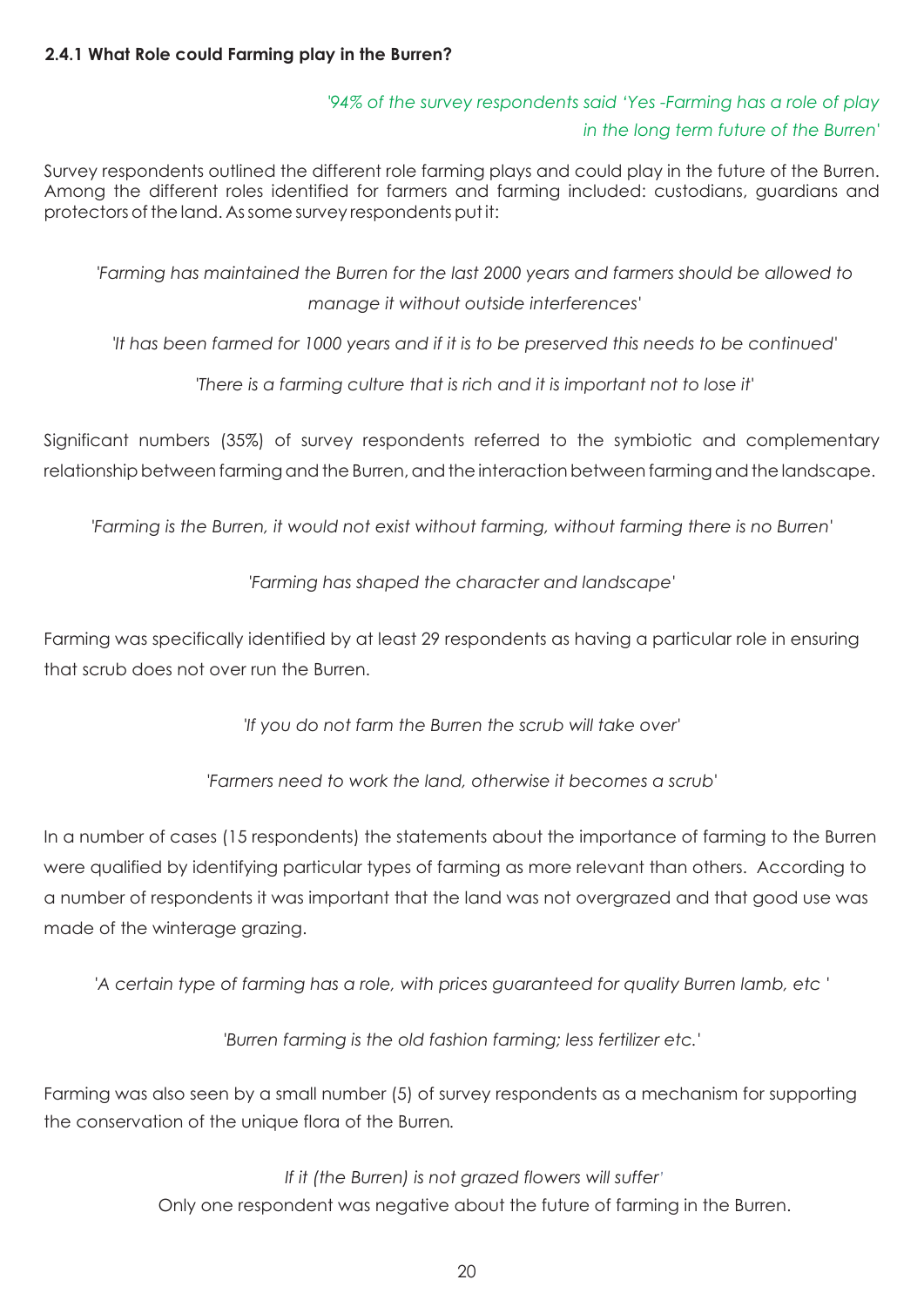*'Farming has no future unless there is a lot of development. There are only 10 kids on the local school now, it had 55. There is no one to farm, it's an ageing population'*

63 % of survey respondents agreed with the statement 'I see tourism as part of my family's future in the Burren'

#### **2.4.2. What Role could Farmers Play in the Wider Management of the Burren?**

Survey respondents identified a number of roles for farmers in the wider management of the Burren. The most popular role identified was as a partner working with others and in particular, the local community to support the wider management of the Burren.

> *'Community and farming needs to be hand in hand' 'Farmers should cooperate with others' 'Farmers need to get involved in more organisations'*

A small number of respondents (3) identified a need for the establishment of a specific Burren Group that would act with a unity of purpose and that farmers in the Burren could be a part of. The Burrebeo Trust and/or Burren LIFE (there was some confusion throughout the survey on the distinction between these two groups, although the distinction between them was clarified by the surveyor administrators) were identified by three respondents as a possible vehicle for farmers to progress a shared agenda with others. There was also a minority view that farmers should be networking and working together more to progress the farming agenda. A number of respondents (6) believed that farmers needs and interests could best be represented by the various farming organisations, while 5 respondents indentified the IFA in particular. Only 3 respondents identified a very limited role for farmers in the future management of the Burren.

#### *93% of survey respondents agreed with the statement that 'The long term future of the Burren requires different interest groups to work together'*

The majority (75) of survey respondents who answered this question went on to detail how the role of farmers might be developed. Key tools identified to support the involvement of farmers in wider management issues included:

- ?**More focused consultation**: Farmers as owners of the land need to be consulted. There also needs to be consultation with the less vocal individual farmer who might be unwilling to
- ?express views in public. **Enhance Access**: Farmers could be more involved in overall management of the area through collaborating with each other and increasing public access to particular areas.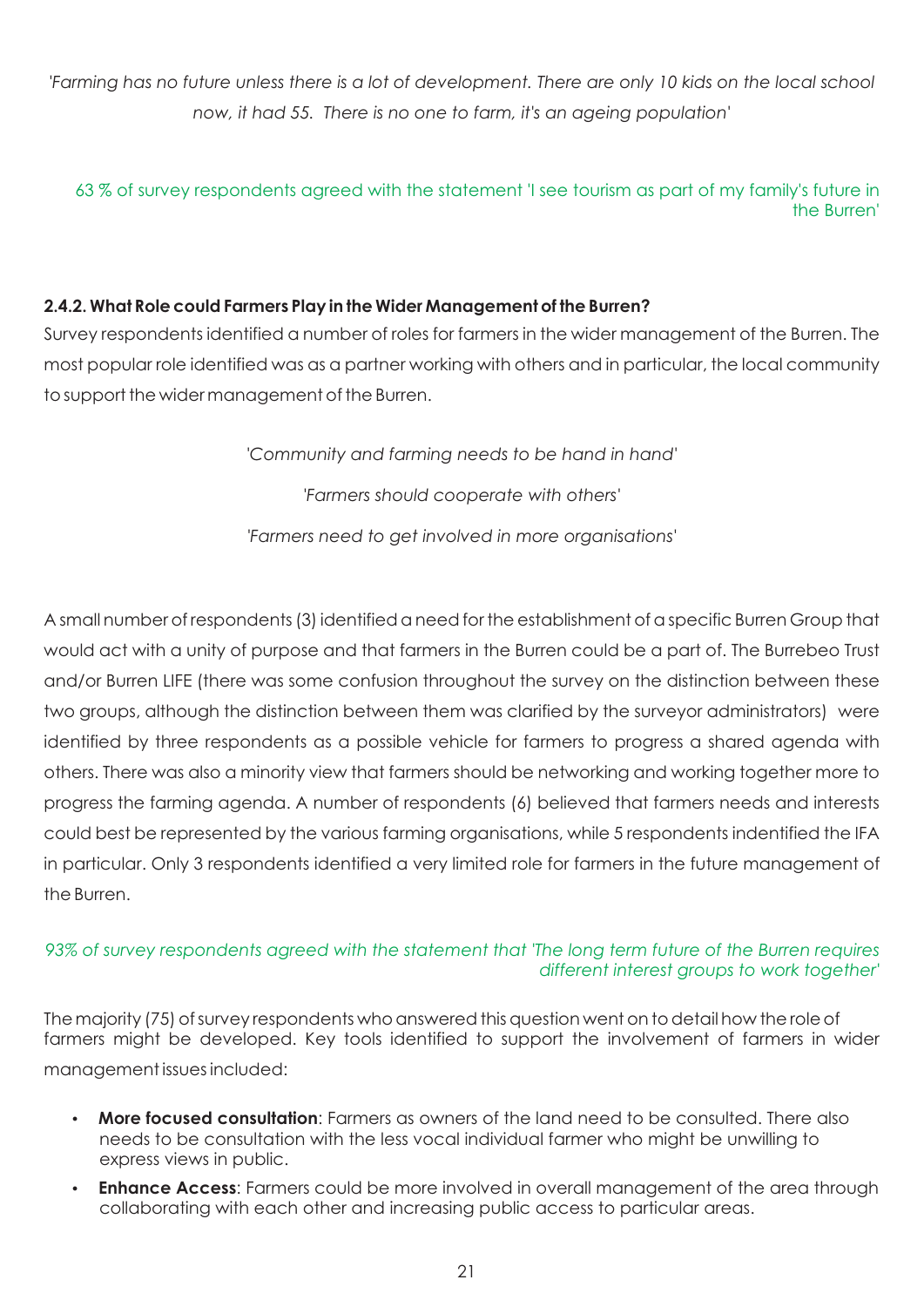- **Awareness Raising & Education:** Awareness-raising about farming should be undertaken with younger people and the wider community in the area who do not have a farming
- ?background. **Decision Making**: Farmers should be involved in decision making. They need to be at the centre of the decision process, and have more of a say of what restrictions should be put in
- place.<br> **Developing and actively marketing the 'Burren' brand**: Farmers should become more involved
- ?in the development marketing and use of the 'Burren' brand. **Sustain sustainable farming, grazing and stocking levels**: Farmers should not overstock the area and should be allowed to implement sensible grazing and other farming practices.

# **2.5. Hearing the Voices of Farmers and Farm Families**

#### **2.5.1 Who Represents Farmers**

#### 79% of survey respondents stated that there was at least one organisation that represented farming.

Organisations identified as representing farmers included:

- Burren LIFE (identified by 35 respondents)
- Burren LIFE (identified by 35 respondents)<br>Burren Beef and Lamb Producers Gro<br>Burren IFA (identified by 27 respondents) • Burren Beef and Lamb Producers Group (identified by 3 respondents)
- - The IFA (identified by 12 respondents)
- Burrenbeo Trust (identified by 15 respondents)
- Burrenbeo Trust (identified by 15 respondents)<br>• The Irish Creamery Milk Suppliers Association (I
- The Irish Creamery Milk Suppliers Association (ICMSA) (identified by 4 respondents)<br>• Irish Cattle and Sheep Association (ICSA) (identified by 2 respondents) • Irish Cattle and Sheep Association (ICSA) (identified by 2 respondents)

Other organizations identified by survey respondents included: the National Parks and Wildlife service, The Dept of Agriculture, the Burren Action Group, Burren Connect, Developing the West Together, the Dept of Environment and Macra na Feirme.

#### **2.5.2. Are the Voices of Farmers being Heard?**

#### *96% of survey respondents thought the voices of farmers could be more clearly heard*

96% of survey respondents thought the voices of farmers could be more clearly heard. Survey respondents went on to make suggestions in relation to how the voices of farmers could be more clearly heard. Among the most popular suggestions made included: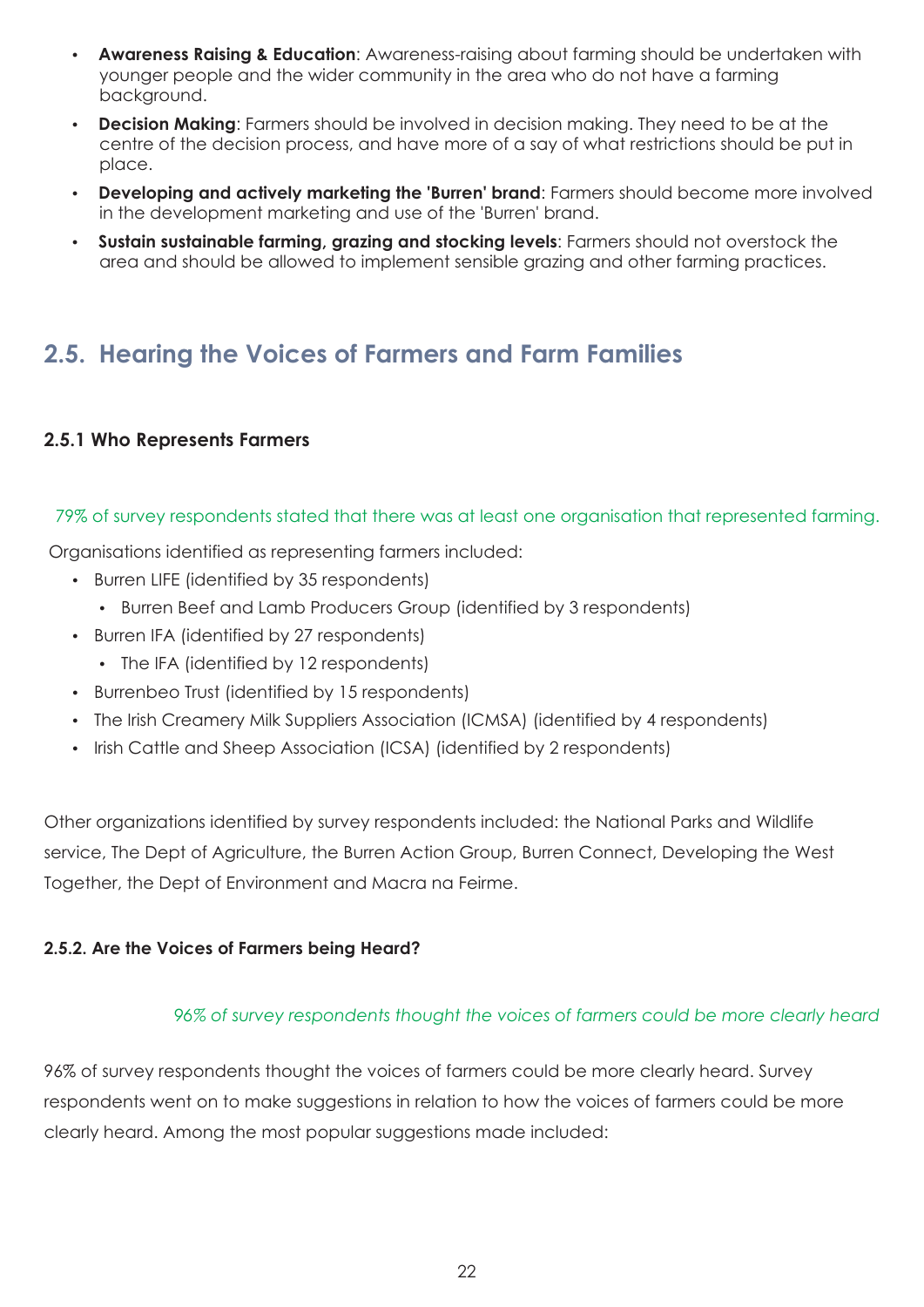- Through the work of the Burren LIFE Programme (23 respondents)<br>• Group consultations (20 respondent)
- 
- Group consultations (20 respondent)<br>• One to one consultations with farme • One to one consultations with farmers (8 respondents)<br>• A more proactive IFA (10 respondents)
- 
- A more proactive IFA (10 respondents)<br>• Through Burrenbeo Trust (6 respondents) • Through Burrenbeo Trust (6 respondents)<br>• The Burren IFA (6 respondents)
- The Burren IFA (6 respondents)

Other suggestions made as to how the voices of farmers could be more clearly heard included enhanced levels of participation of farmers in decision making structures, through local political representatives, through co-operation, through being more vocal in general and through more effective use of the media.

### **2.5.3. What Organisation/s should represent Farmers?**

### 84% of survey respondents agreed with the statement 'I would like more of a say in deciding how the Burren is managed'

Survey respondents identified a variety of organisations, they believed should represent the interests of farmers. Some respondents identified more than one organisation. Figure 2.9 provides details of the most frequently identified organistions.

Figure 2.9 Organisations to Represent the Interests of Farmers



The category of other organisations included 'A local organisation of the people by the people', 'a group set up by farmers', the farming organisations and the Burren Beef and Lamb producers group. Other groups identified included: Archeologists, the Dept of Agriculture. REPs planners, The Heritage Council, LEADER, Specialists in fields of botany and conservation, The Irish Cattle and Sheep Association, and Farm Pensioners as they have the necessary experience.

# **2.6 Management of the Burren**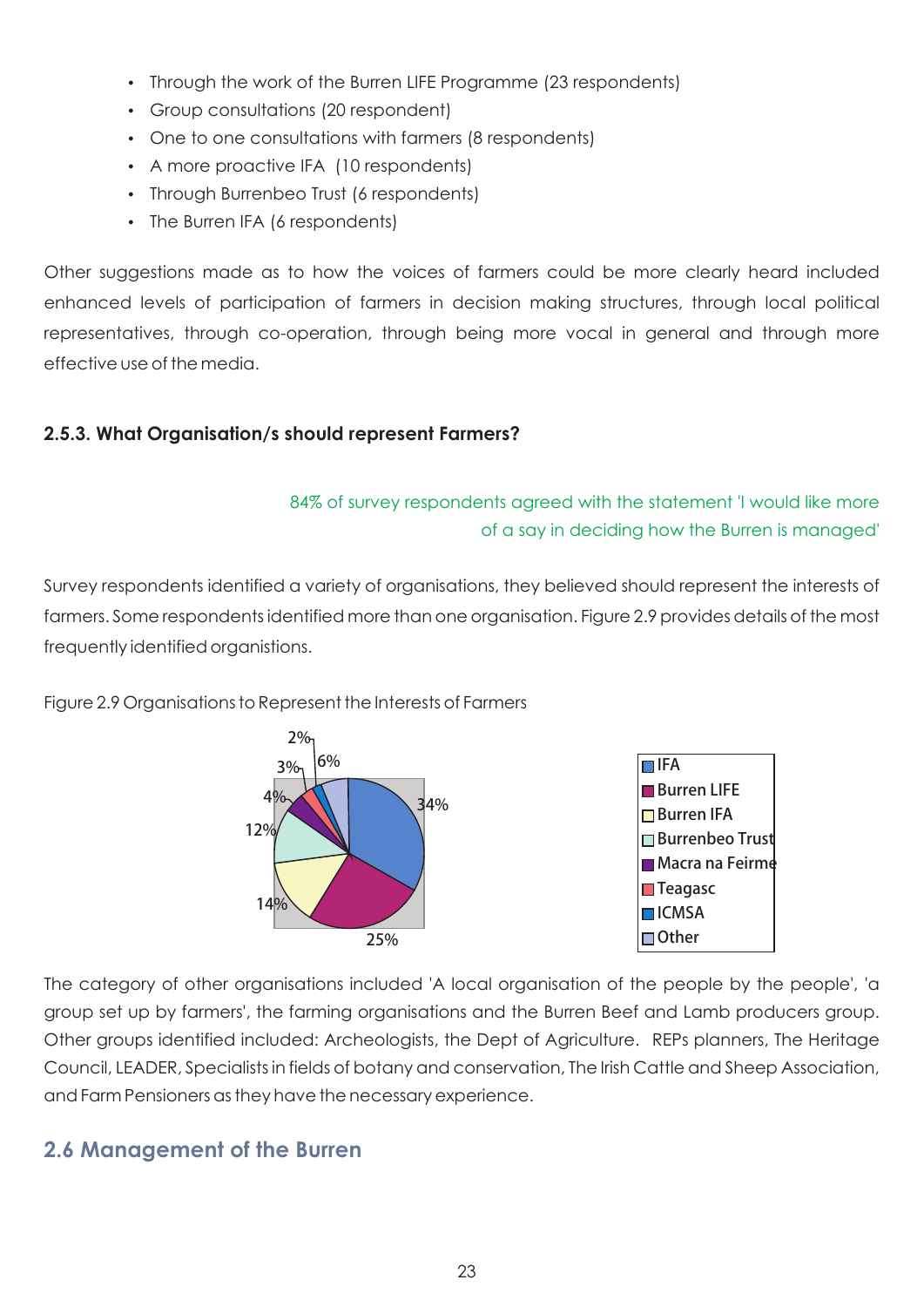#### 97% of survey respondents agreed with the statement that 'Having businesses based in the Burren is mportant to ensuring people can live and work in the area' i

#### **2.6.1 Is the Burren being well looked after?**

25 (23%) of respondents believed that the Burren is well looked after at present while 56 (50%) of the survey respondents believed that the Burren is not being well looked after at present. 29 (27%) of the respondents had no opinion. Interestingly, the majority of survey respondents who stated that they had no opinion on whether the Burren was being well looked after went on to discuss the subject in a lot more detail with the survey administrators.

Among the main reasons people cited in relation to the Burren not being well looked after were the breadth and impact of the various restrictions operating in the area. Some respondents believed that these restrictions had negative ecological impacts, particularly in relation to the control of scrub. A small number of respondents believed that the restrictions particularly in relation to land reclamation were preventing farmers developing their farms as fully as they might.

Other respondents cited recent changes in farming practices (with increasing levels of intensification, particularly on the lowlands) to follow market demands as having a negative impact on the Burren landscape.

*'A lot of restrictions with negative ecological impacts' 'Farming by calendar is not ideal, especially when the Burren is so sensitive' 'The area is becoming overgrown with bush, hazel and briars, government regulations are responsible'*

At least 8 survey respondents stated that current piecemeal planning and development policies were having a negative impact on the Burren. As one respondent put it *'there is no big future plan and planning is inconsistent'*. Poor water and waste water management practices were also identified by respondents as having a negative impact on the Burren. Other issues, identified by respondents, that need to be addressed if the Burren is to be well taken care of would include: the better control and management of the goat population and to a lesser extent the pine marten, badger and mink populations; and the need for greater local input (with farmer input specifically identified by some) into decision making. Respondents also identified concerns in relation to access for visitors and the needs for greater levels of conservation of the unique habitat and archaeology of the area. A number of respondents were frustrated by the lack of funding available to support initiatives in the Burren.

> 92 % of survey respondents agreed with the statement that 'Farming for profit is rarely compatible with conservation without appropriate Government support '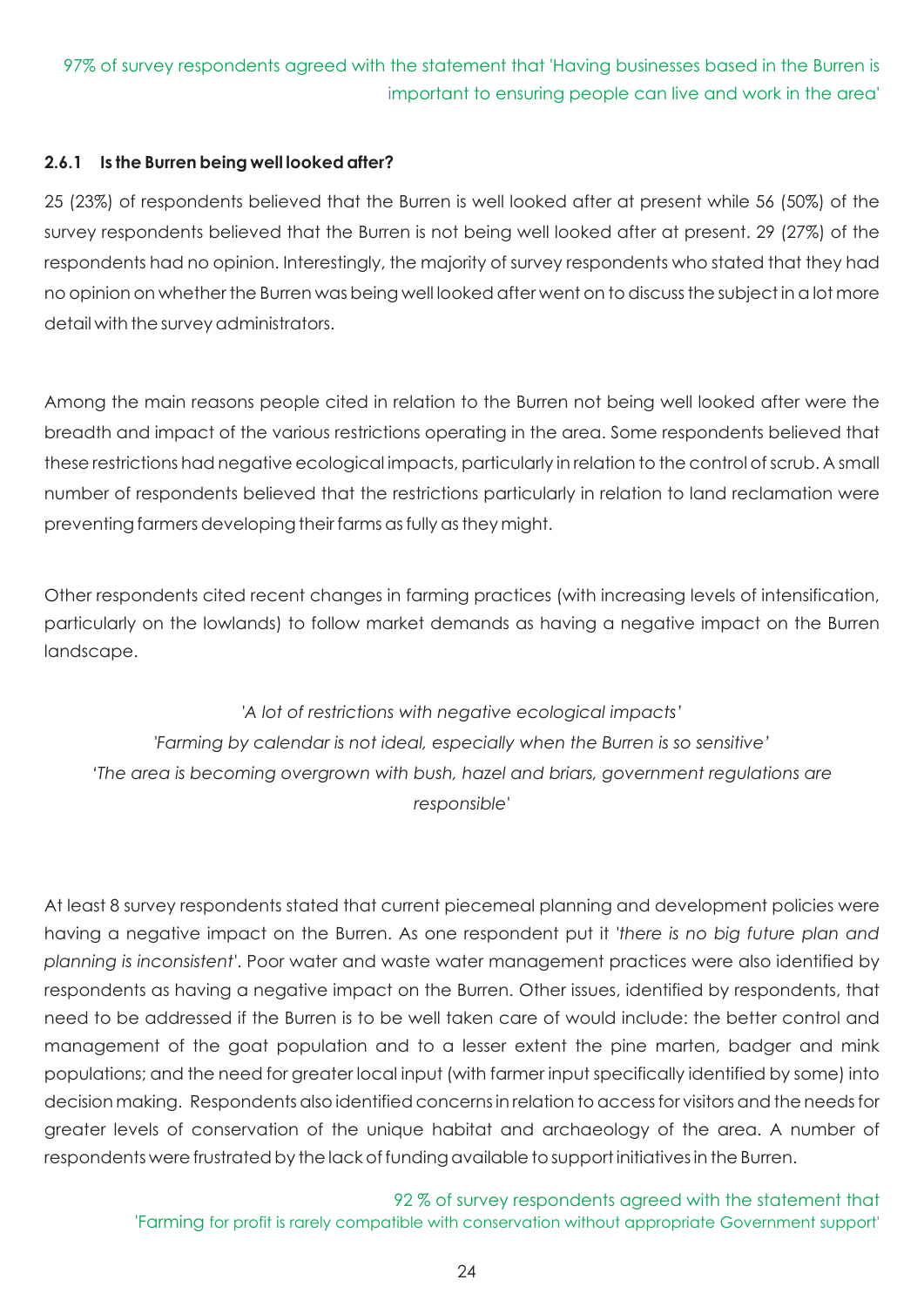Where respondents stated that they thought the Burren was being well looked after, a significant number (27 respondents), perhaps not surprisingly ascribed this to the work of farmers and associated it in particular with reduced stocking levels.

#### '*Farmers are doing a generally good job'*

*'Farmers are looking after it by not overstocking as it would lead to poaching the ground'*

15 respondents believed that REPS had been a positive development particularly in relation to 'tidying and cleaning up the Burren', while 9 respondents were very clear that the Burren LIFE Programme had been a very positive development for the Burren.

*'Schemes like Burren LIFE weren't happening 20 years ago and have made an improvement' 'Burren LIFE needs to stay or else in 10 years it (the Burren) will all go into bushes and scrubs'*

Other positive developments identified by survey respondents included better waste management, more involvement by the farming organisations in decision-making, a greater recognition and awareness of the international significance of the Burren and the presence of regulations. All of these developments have scope for further improvement.

85% of survey respondents agreed with the statement that 'Farming post 2013 in the Burren is going to be more difficult than it is now' although some believed it was too far away to know exactly what might happen

#### **2.6.2 What are the Key Challenges for the Burren**

#### **Maintaining the Status Quo**

The four most frequently identified challenges for the Burren were:

- 
- the control of scrub (33 survey respondents);<br>• inconsistent planning (32 survey respondents);
- ?inconsistent planning (32 survey respondents); • an aging population linked to increasing levels of social isolation (32 respondents);<br>• farming viability (23 Respondents).
- farming viability (23 Respondents).

13 respondents went on to indicate the importance of particular farming practices, including the importance of the grazing of the winterage, the need for reductions in the use of fertilizers and a movement away from the use of ring feeders and the housing of animals throughout the winter months.

> '*We need to keep people living in the Burren' 'The average age is old men'*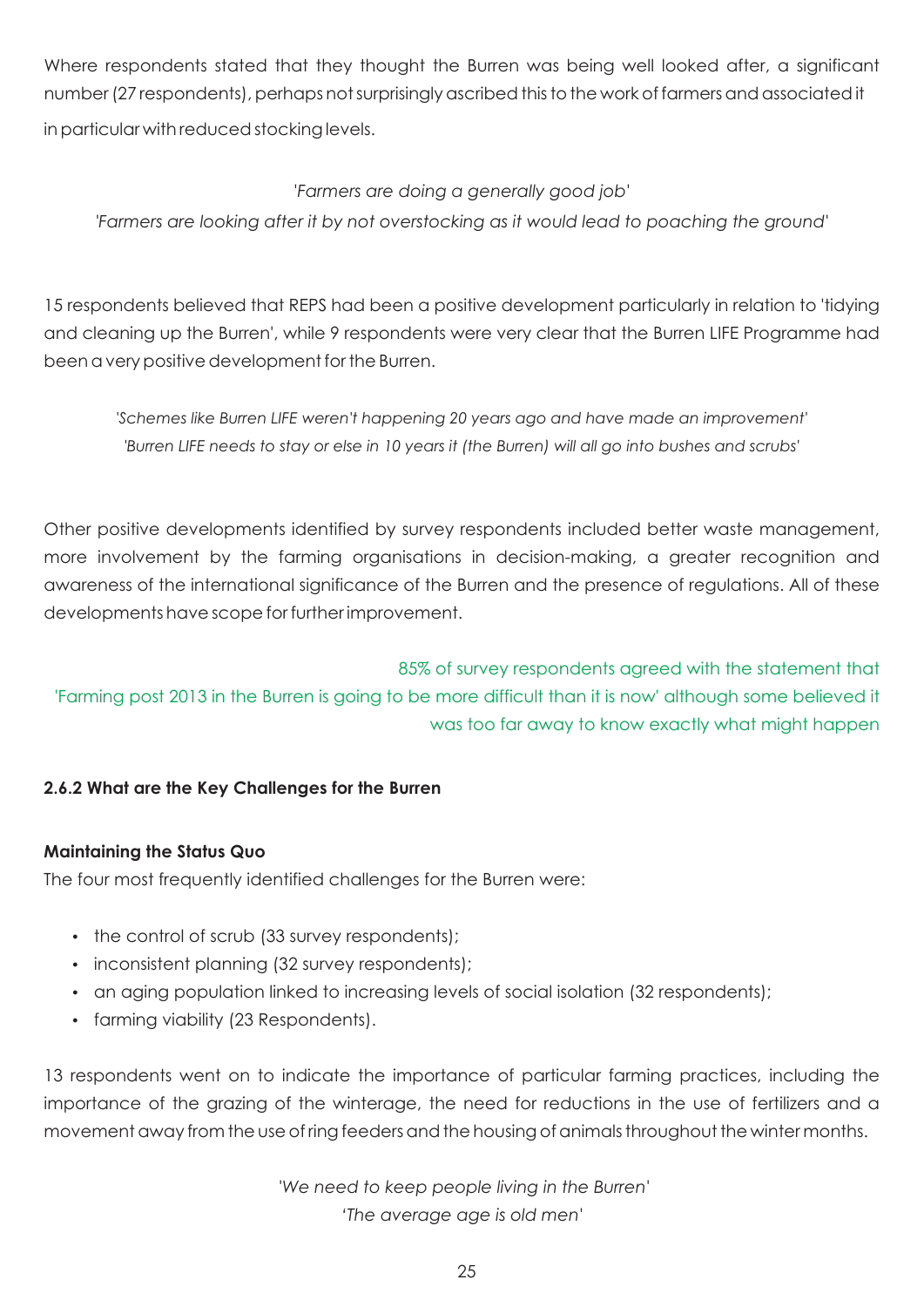# 'We are socially isolated in terms of having to drive everywhere, limited phone coverage and limited *or no broadband'*

 *'The local school down to 10 kids, if it closes it will be a disaster'*

#### *45% of survey respondents agreed with the statement that*

*'If the issue of liability was sorted, I would have no difficulties with public access through my farm' (There was a lot qualification associated with this statement related to the management and control of access and privacy and damage issues*)

#### **Tourism**

#### 63 % of survey respondents agreed with the statement 'I see tourism as part of my family's future in the Burren'

Other challenges identified included the need for better management and control of tourism (16 respondents) linked in turn to access issues, the conservation of the unique biodiversity landscape and archaeology of the Burren (14 respondents) as well as the need for better control of the goat population



#### **Pollution and Water Management**

Pollution control, water storage and waste management were also recognised (by 11 respondents) as challenges for the Burren. Respondents reported increasing levels of fly tipping in the area and recognised that the control and spreading of slurry was a sensitive issue. Concerns were also raised in relation to water quality, water storage and the extent and potential for ground water pollution in the area.

#### **Communications**

Nine respondents identified a challenge associated with the need for farmers to communicate and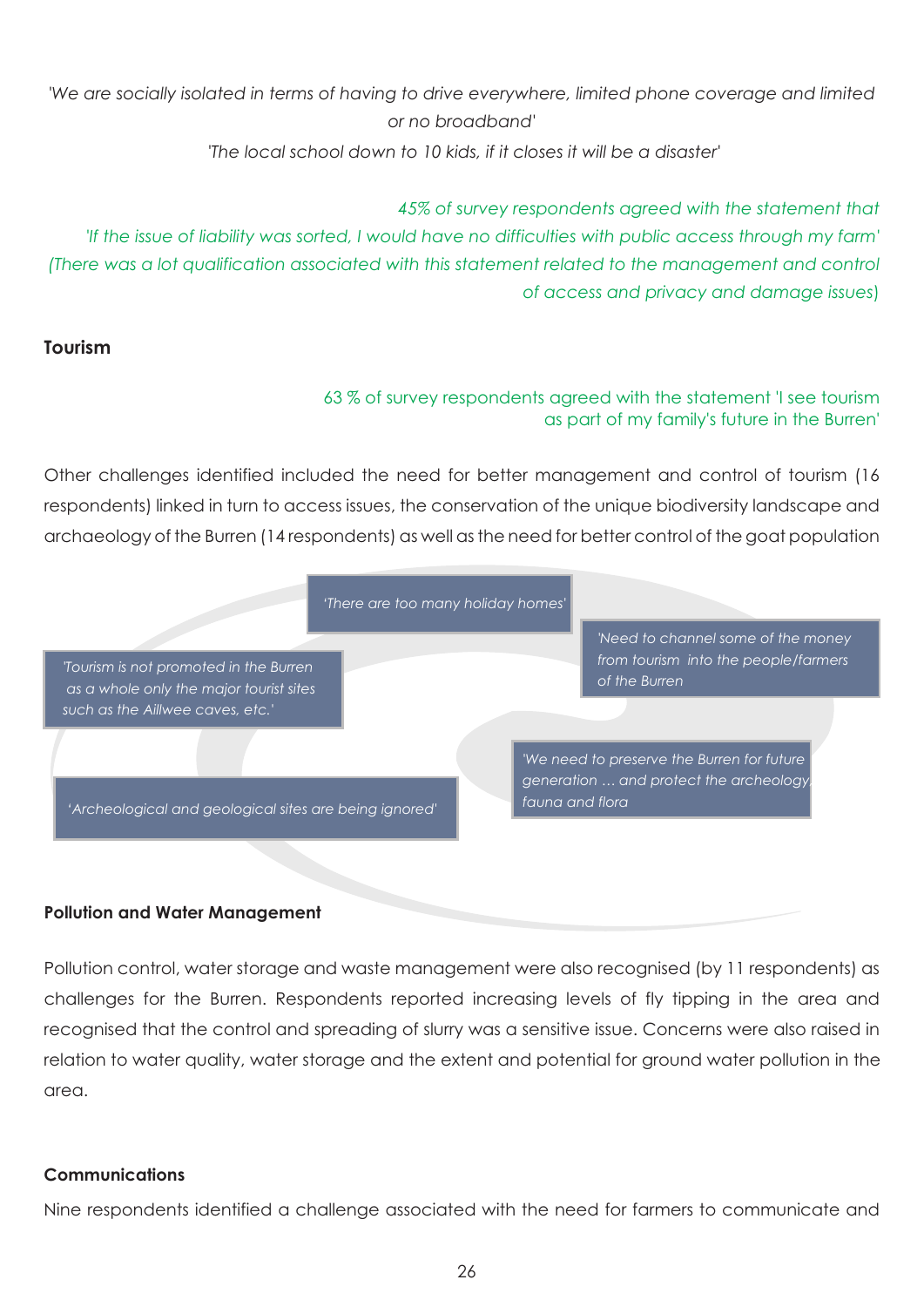come together more in order to have their voices heard and enable them have a voice in decision making. Another challenge identified related to the integration of locals and people newly/recently arrived in the region. The absence of sufficient resources and the presence of a plethora of regulations were also seen as important challenges.

'There is a lack of interaction between outsiders and locals this wasn't there years ago'

#### **Promotion and Marketing**

A challenge was identified by a small (5) number of respondents in relation to raising awareness of and marketing the Burren both nationally and internationally. Locally, respondents recognised that it was important to raise awareness and educate people (particularly young people) about the Burren.

#### 90 % of survey respondents agreed with the statement

'We need a vision and a plan to ensure the long term management of the Burren for future generations'

#### **2.6.3. How could the key challenges be addressed?**

Respondents saw the challenge of an ageing population linked to increasing levels of social isolation, the retention of farmers on the land and indeed farm viability as intimately linked. The creation of this type of connection is probably not surprising given that is was a survey of farming families. Among the solutions suggested included the creation of more social outlets for both the young and the old. A small number of respondents believed also that the current economic downturn might indeed have the effect of bringing young people back to the area and back to farming, given that their other options were now a lot more limited. It was also suggested that farm family members should be allowed greater flexibility in relation to building on family land. A number of respondents suggested that there was a need, and indeed that it was time for the development of an overall plan, for the management of the Burren and that there was scope for the establishment of a local Burren Authority (involving all the local stakeholders) to oversee the implementation of this plan. The creation of employment opportunities in the local area was also seen as important; some respondents went on to suggest that 'incentives should be given to support new cottage industries'. The roll out of the Burren LIFE Programme was suggested as a mechanism for supporting the development of sustainable farming practices. There was also a strong view that if the Burren is to be maintained that Burren farmers should be paid for the work they do to maintain it.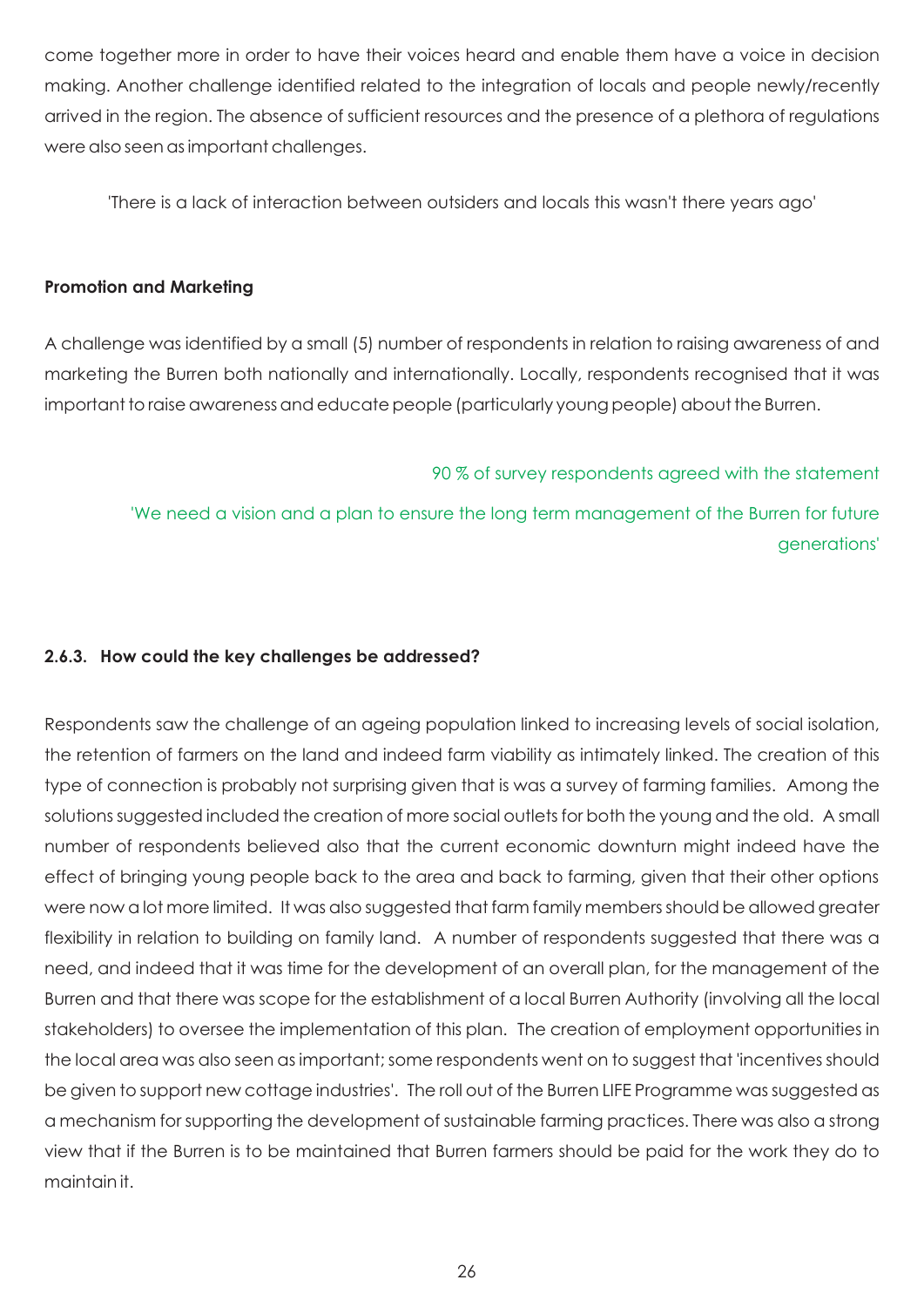#### **Scrub Management**

Addressing the challenge of controlling the scrub was, according to the survey respondents, going to require the use a variety of mechanical and chemical controls particularly for scrub stumps. Respondents also believed there might be a need for some controlled summer grazing alongside winter grazing. Some respondents believed that there was scope for more scrub contractors and that it should be an option in REPs to cut the scrub. The Burren LIFE project was mentioned as a big help with scrub encroachment and the suggestion was made that the scheme should be expanded to cover the entire Burren.

#### **Inconsistent Planning**

#### 92 % of survey respondents agreed with the statement that 'The planning regulations in the Burren are currently too restrictive'

Addressing the challenge of inconsistent planning was believed to require a greater recognition of local needs. There was a belief that local planning should be made more accessible to local people and allowances should be made to provide for local people to build in their local area.

It was also felt that the County Councils needed to erect more directional signage.

#### **Tourism Opportunities**

Not all respondents were interested in the development of tourism, some had no interest. Where respondents were interested in tourism they were keen to ensure that its benefits could be more widely spread across the Burren. Getting visitors to stay in Burren rather than in Galway was seen as an important first step in this process. Some also felt that there was scope for more local people and more members of farm families to train as guides and tour leaders. There was also a view that were farmers to co-operate more with one another they might be able to create more attractions for tourists.

#### **Conservation**

The conservation of the Burren was seen by the majority of respondents to depend on the goodwill and farming practices employed by the local landowners.

There was a view that farmers should be subsidized for the conservation work they do, although there was no clear consensus about the particular farming practices required, some survey respondents suggested that intensive farming practices should be avoided, where other advocated the need for increase stocking levels and more grazing for longer periods.

'Farmers should be subsidized in some way to retain the plant life as we know it'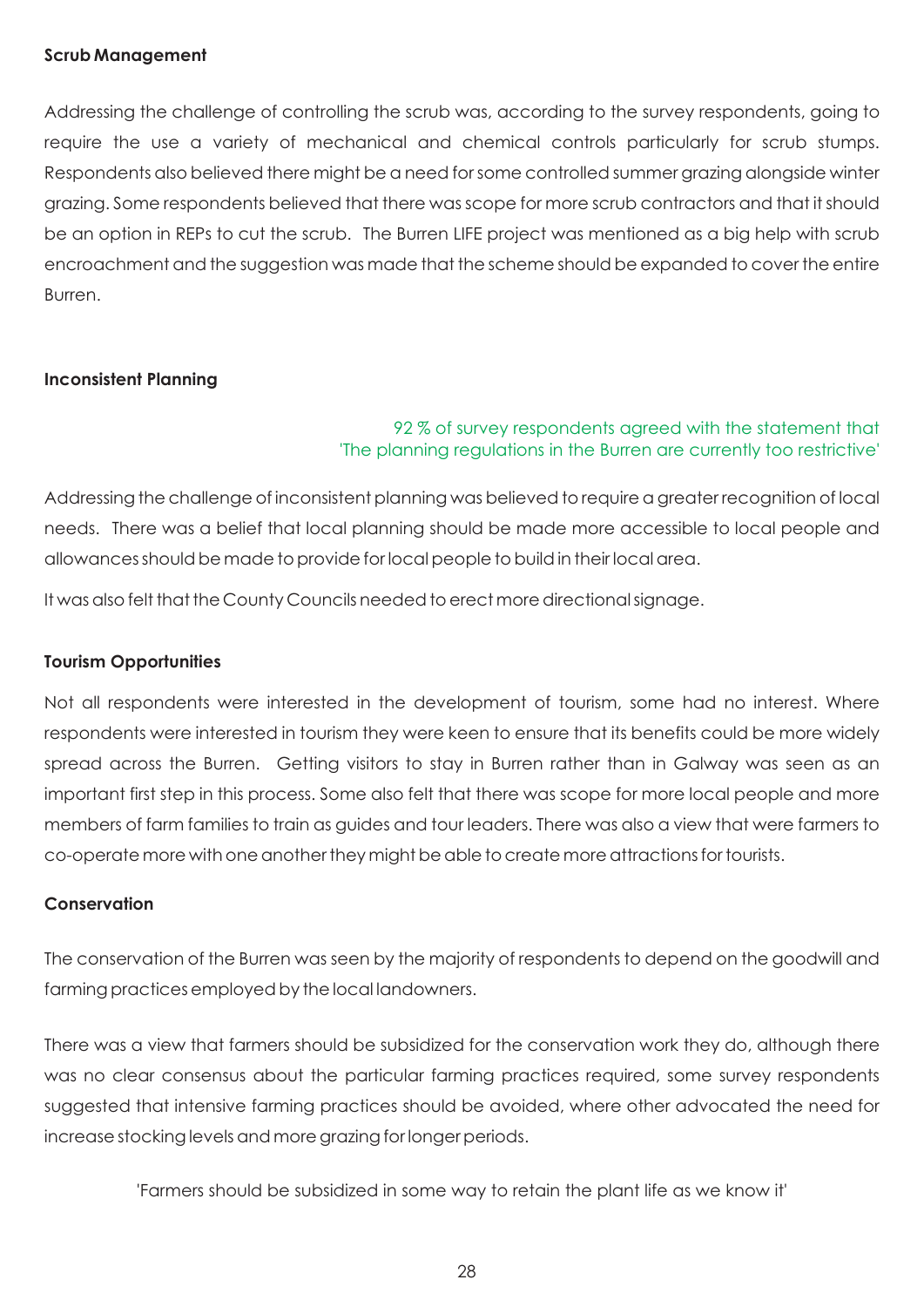It was also suggested that there was a need for more structured conservation monitoring and that there was perhaps a need for a particular organisation to do this.

*'There should be a body with oversight that checks, records, maintain and preserves sites, etc.'*

#### **Goat Control**

Control of the goat population was am issue of some concern for a number of farm families, and it was suggested that there was a need for increased levels of culling although most respondents were of the opinion that the (culling) methods to be used should be non lethal and that the goats should be removed and relocated elsewhere.

73% of survey respondents agreed with the statement that 'There is an absence of a long term dedicated centre where farmers can go to get information and advice about the Burren'

#### **Pollution**

In relation to pollution the solution that was suggested was that farmers should be incentivized to keep the water clean.

#### **Enhanced Levels of Consultation**

More consultation and liaison with farmers were seen as important mechanisms to ensure that policies introduced to the Burren were indeed both relevant and appropriate. Where regulations are in place it was felt that there should be some scope for local accommodations to recognise local land and weather conditions. Interestingly survey respondents had a lot of suggestions in relation to raising awareness of the Burren. Suggestions made included the following:

*'Get the Government to recognise it (the Burren) as an area of significance'*

*'Ensure there is strong Burren representation' 'Get more publicity for these areas, especially the local village' 'Get more TV promotion of the Burren area' 'Through talks and getting people interested especially locals' 'Through the use of modern technology'*

*Through Burren LIFE doing further dissemination of information'*

*'Teaching the primary school kids - educating children in the Burren about the Burren'*

91% of survey respondents agreed with the statement 'Public education initiatives have an important role to play in conserving the Burren'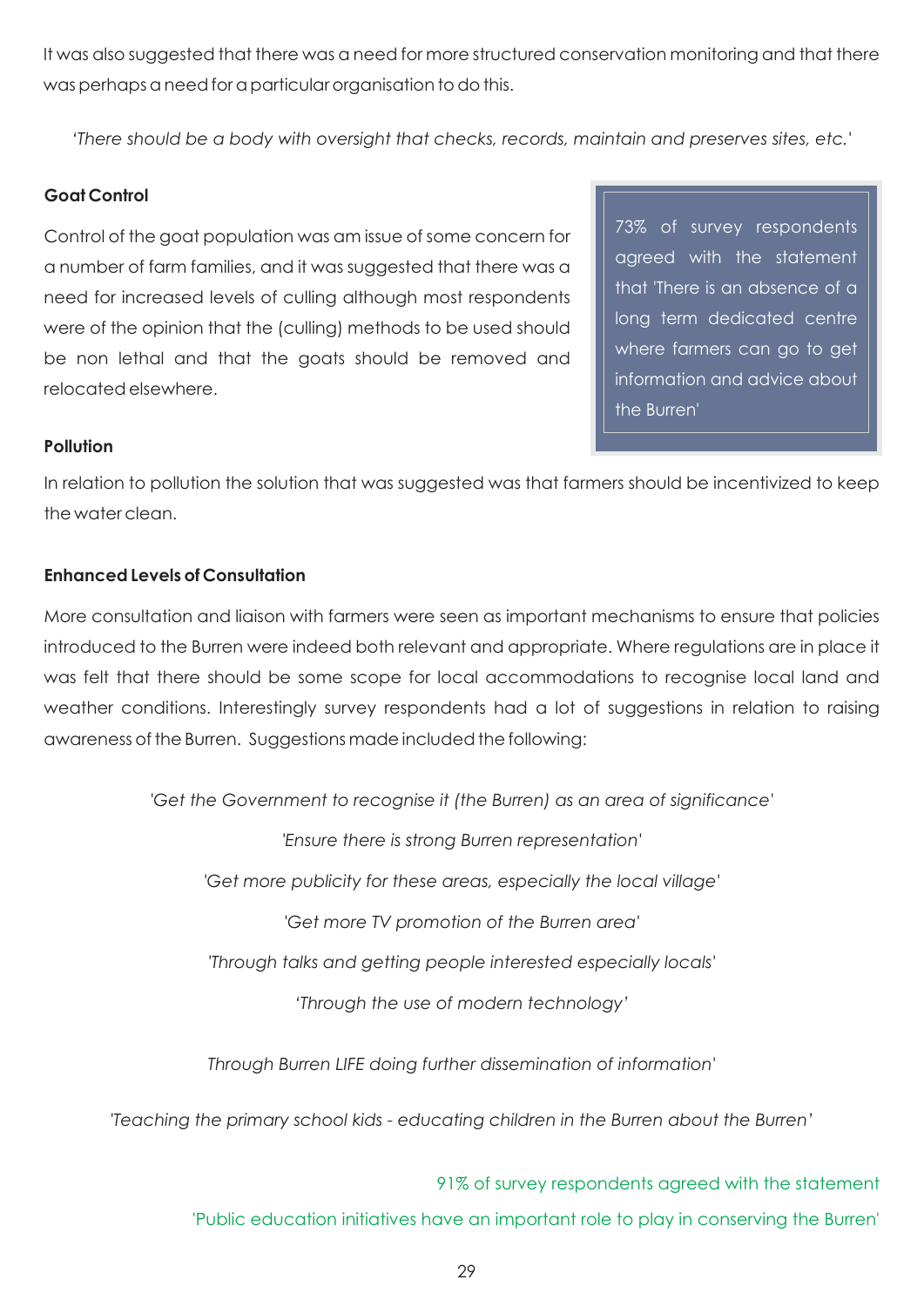### **2.6.4. Organisations that Farm Families have contact with**

Survey respondents were asked which of a number of organisations they had contact with. See Table 2.9 for an analysis of the levels of contact.

| <b>Organisation Name</b>                      | % of Total Survey Respondents<br>who had contact with group/organisation |  |  |
|-----------------------------------------------|--------------------------------------------------------------------------|--|--|
| Dept of Agriculture and Food                  | 95%                                                                      |  |  |
| <b>IFA</b>                                    | 85%                                                                      |  |  |
| Teagasc                                       | 78%                                                                      |  |  |
| County Council                                | 68%                                                                      |  |  |
| National Parks and wildlife Service (NPWS0    | 59%                                                                      |  |  |
| <b>Burrenbeo Trust</b>                        | 47%                                                                      |  |  |
| FAS                                           | 28%                                                                      |  |  |
| The Environmental Protection Agency (EPA)     | 23%                                                                      |  |  |
| Dept of Community Rural and Gaeltacht Affairs | 21%                                                                      |  |  |
| Shannon Development                           | 18%                                                                      |  |  |

| Table 2.9 The level of contact Farm Families have with a selected organistions |  |  |
|--------------------------------------------------------------------------------|--|--|
|                                                                                |  |  |

The organisations the survey respondents had most contact with were the Dept of Agriculture, the IFA, Teagasc, the County Council, the National Parks and Wildlife Service and Burrenbeo Trust. Survey respondents, where they had contact with a particular organisation, were asked to what extent they trusted the organisation. The top five most trusted organisations were as follows:

- Burrenbeo Trust (were somewhat/fully trusted by 79% of the 52 respondents who had contact
- ?with them) Teagasc (were somewhat/fully trusted by 79% of the 87 respondents who had contact with
- ?them) The IFA (were somewhat/fully trusted by 73% of the 94 respondents who had contact with
- them)<br>The Dept of Agriculture (were somewhat/fully trusted by 53% of the 106 respondents who had •
- ?contact with them) The Dept of Community, Rural and Gaeltacht Affairs (were somewhat/fully trusted by 47% of the 23 respondents who had contact with them)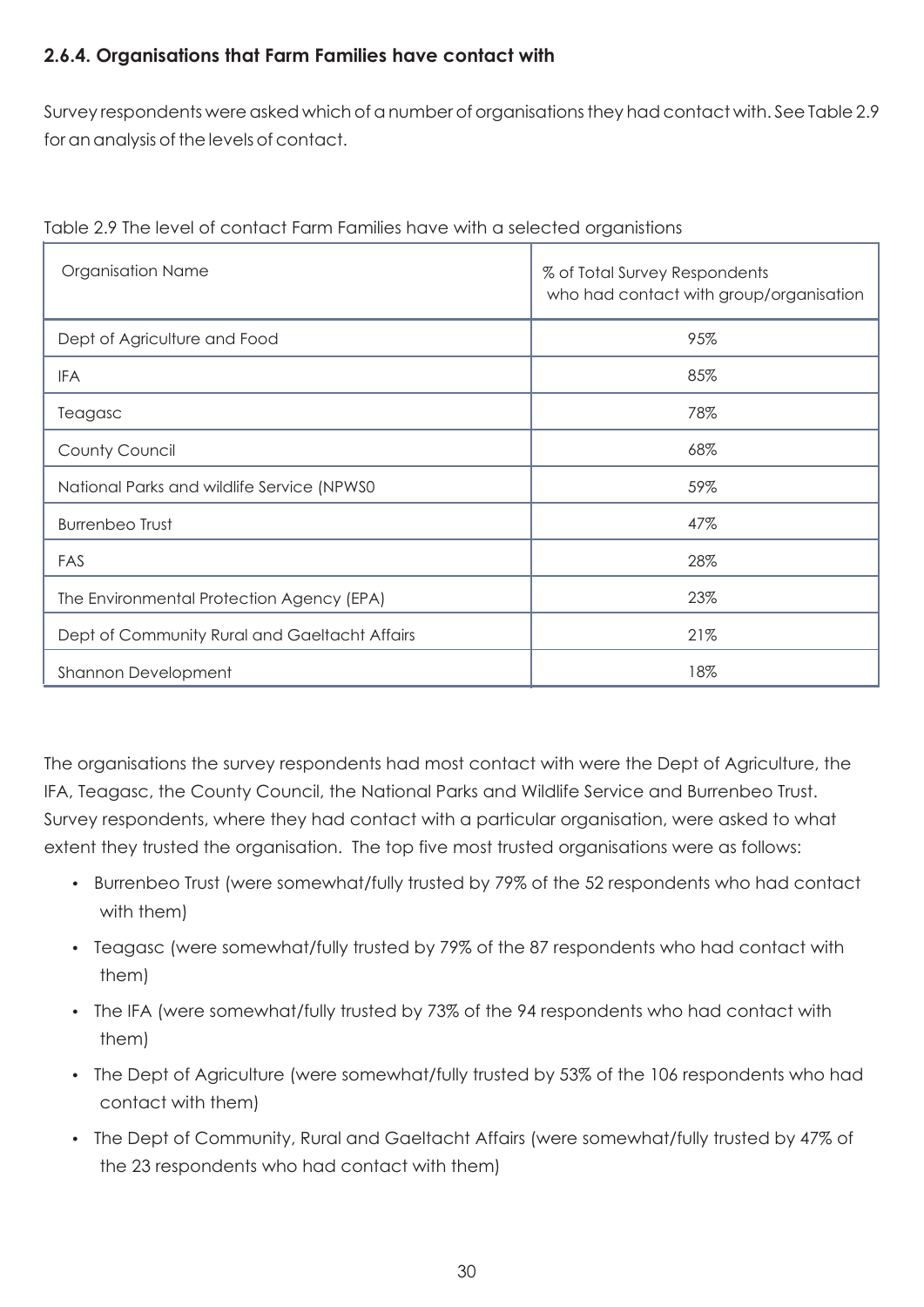*88% of survey respondents agreed with the statement that* 

#### *'The Burren LIFE project has had a positive impact on the conservation of the Burren'*

Survey respondents were asked which of a list of Programmes they had had contact and how relevant they believed these programmes were to farming. Table 2.10 details the findings.

| Organisation<br>Name                                                                     | No of Respondents<br>who had contact<br>with group<br>(5 of total sample) | Very Little<br>relevance | Little<br>Relevance | <b>Neither</b><br>Relevant<br>nor irrelevant | Some<br>Relevance | Very<br>Relevant |
|------------------------------------------------------------------------------------------|---------------------------------------------------------------------------|--------------------------|---------------------|----------------------------------------------|-------------------|------------------|
| <b>Burren LIFE</b>                                                                       | 68 (61%)                                                                  | (2%)                     | 2(3%)               | 6(9%)                                        | 16 (24%)          | 43 (63%)         |
| <b>LEADER Programme</b>                                                                  | 32 (29%)                                                                  | 4 (13%)                  | 2(6%)               | 8(25%)                                       | 13 (41%)          | $5(16\%)$        |
| <b>Burren Connect</b>                                                                    | 21 (19%)                                                                  | 4 (19%)                  | 1(5%)               | 3(14%                                        | 6(29%)            | 7(33%)           |
| <b>Rural Social Scheme</b>                                                               | 19 (17%)                                                                  | $2(11\%)$                | 1(5%)               | (5%)                                         | 6(32%)            | 9(47%)           |
| <b>CLAR Programme</b>                                                                    | 15 (14%)                                                                  | 2(13%)                   | 0                   | 2(13%)                                       | 4(27%)            | 7(47%)           |
| Others Programmes identified included:                                                   |                                                                           |                          |                     |                                              |                   |                  |
| Burren Eco-tourism, Bus connection for old folk, IFA farm walks, and the Walkways Scheme |                                                                           |                          |                     |                                              |                   |                  |

Table 2.10 Programmes Survey Respondents had Contact with and their Relevance to farming

Burren LIFE was the programme the majority of survey respondents had had contact with, it was also interestingly the programme that survey respondents believed to be the most relevant to farming. The programme that was ranked the second most relevant by the respondents that had contact with it was the CLAR programme, closely followed by the Rural Social Scheme and then Burren Connect.

#### **2.6.6. Views on Designations**

60% of survey respondents agreed with the statement that 'As a farmer I would prefer if we had fewer designations, not more'

#### SAC Designations

Respondents were asked for their views on the existing Special Area of Conservation Designation and on the potential UNESCO World Heritage Site and Geo-Park designations. A total of 91 survey respondents gave an opinion on the SAC designation, with no clear consensus. About 35% of that group believed the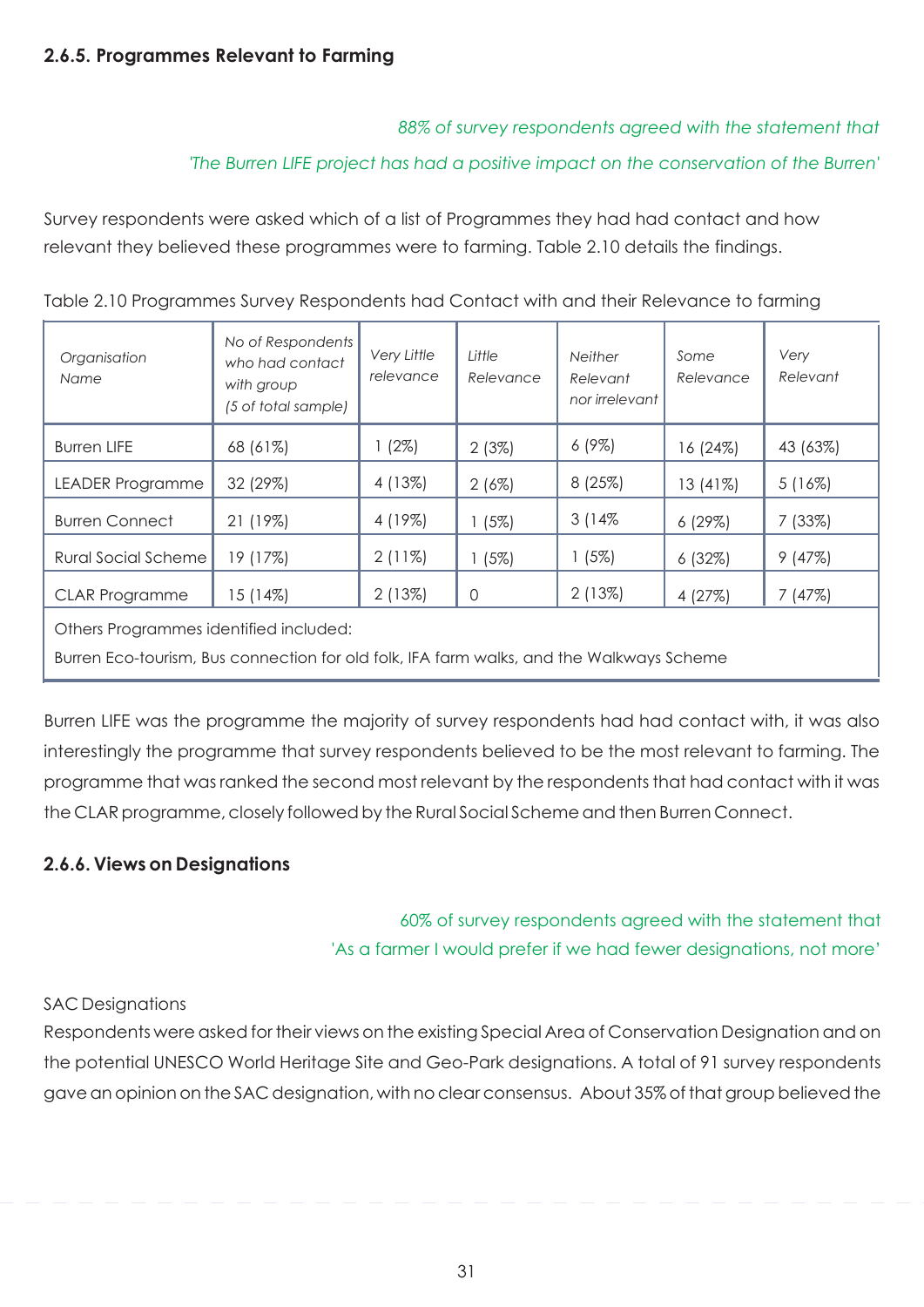designation was an asset, while 20% of the group believed it was a liability. Interestingly about 21% of the group believed it was both an asset and liability, while 24% were of the opinion that it was neither an asset nor a liability. Where respondents were positive about the SAC designation most of the positivity seemed to relate to the payments (top-up payments for REPS) associated with the designation, in many cases the respondents were of the opinion that the land designated under the SAC was of limited agricultural use in any case.

# *'The mountain part is good as an SAC because you wouldn't be able to do much else with it so it is good to get grants from it'*

Other respondents saw the designation as positive in terms of creating an enhanced level of awareness of the heritage and biodiversity to be found in the Burren. Where respondents were negative about the SAC designation, most of the negativity seemed to relate to either the various restrictions or indeed the low level of payment associated with the designations. Restrictions associated with the removal of scrub and grazing practices were particularly singled out for comment.

*'A liability in that scrub land can't be cleared and the scrub is spreading',*

*'Not free to manage the farm fully, due to grazing restrictions''*

*'There is some good land that without the SAC designation could be levelled. The humps are dangerous for cattle' 'Everything needs to be done by a certain date and one has to be careful changing anything' 'Reclamation has to be by hand not machine'*

Where respondents were broadly neutral or where they had no particular opinion about the designation it was the case that the amount of farmland designated as SAC was relatively small and as long as it did not interfere with the main productive areas the respondents had few issues.

*'Too little land involved to make it either an asset or liability'*

*82% of survey respondents agreed with the statement that 'I don't know enough about the proposal to designate the Burren as a World Heritage Site, to decide whether it would be good for farming in the Burren'*

There are two new potential designations being considered in relation to the Burren, a UNESCO World Heritage Site designation and a UNESCO Geo-Park Designation. Respondents were firstly asked whether they were aware of either designation. Where they were aware of a designation they were subsequently asked how useful they believed the designation was to Farming. 70% of respondents were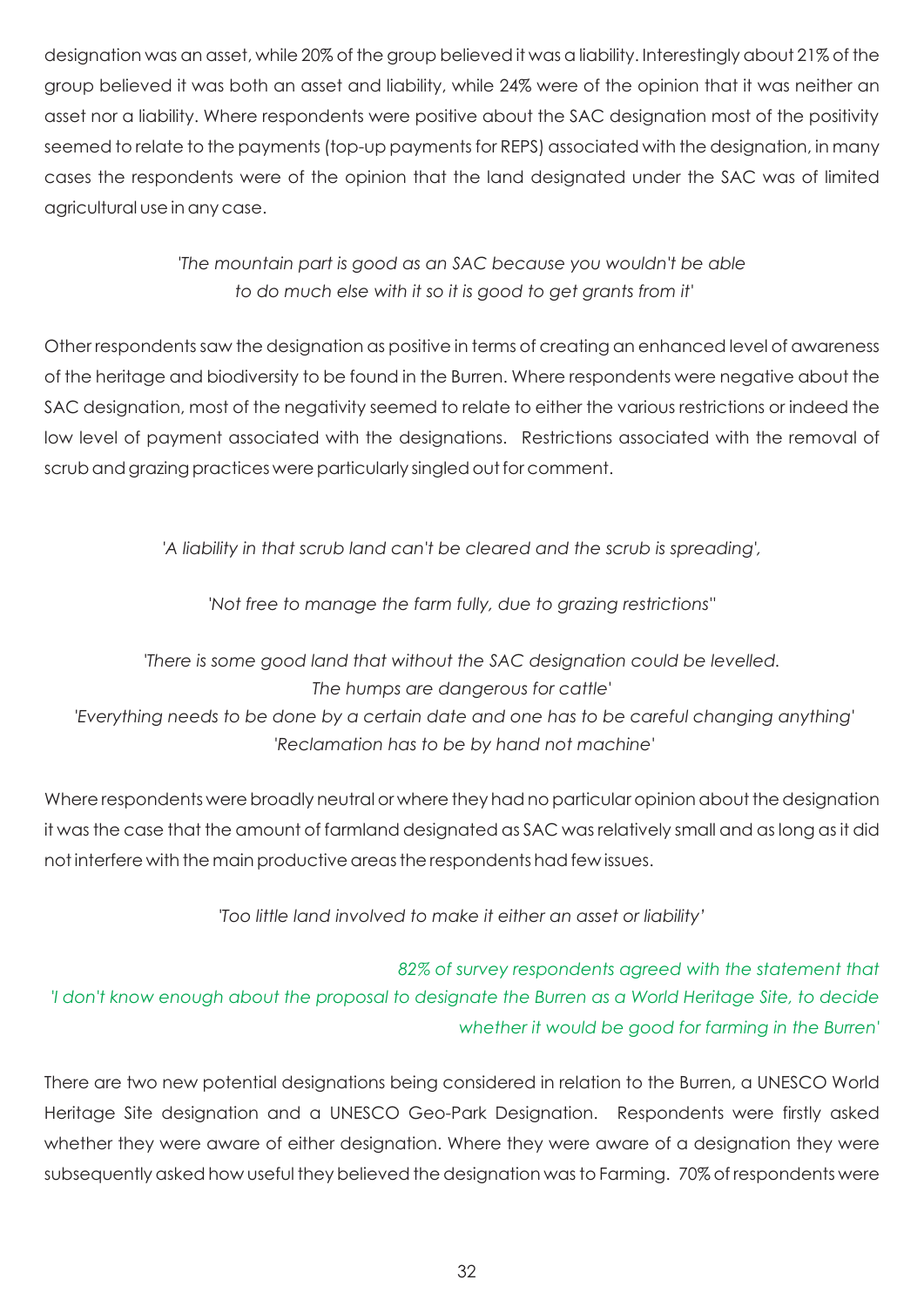aware of the potential World Heritage Designation but the majority were unclear what it would involve and how it might impact on farming

*'Would love to know the difference between this and other designations'*

*'There is a lack of clarity about what it means, so can't say the impact'*

Give the lack of clarity about what this designation might involve it was probably not surprising that only 26% of the people who knew anything about it believed it could be of use to farming. There were one or two respondents who were very positively disposed to this designation.

 *'The Buren has the potential to be a world heritage site and I am for it'*

58% of survey respondents were aware of the UNESCO Geo-Park Designation. More survey respondents stated that they believed the Geo-park designation was of less use to farming than the World Heritage Site Designation. There also appeared to be a lack of clarity about exactly what this designation would mean for farming in the Burren

*'Attended meetings but still don't know what it means'*

*'Relevance to farming will depend on restrictions it imposes'*

Again there were one or two survey respondents who were very positively disposed to the designation.

*'It is positive and good for tourism'*

# **3. Key Conclusions**

The survey provides a broadly representative view of the opinions and experiences of what Burrenbeo Trust estimate to be *'1 in 6 farm families'* across the Clare/Galway Burren. It is interesting to note that this survey was the first time the views of farmers in the Galway Burren had been actively sought.

# **3.1.Burren farm families long term residents who appreciate the Burren**

The farm families surveyed had a long history of farming in the Burren, three quarters had been farming in the area for more than 100 years, while more than a third had been farming for more than 200 years. The farm families were generally very positive in their descriptions of the area and their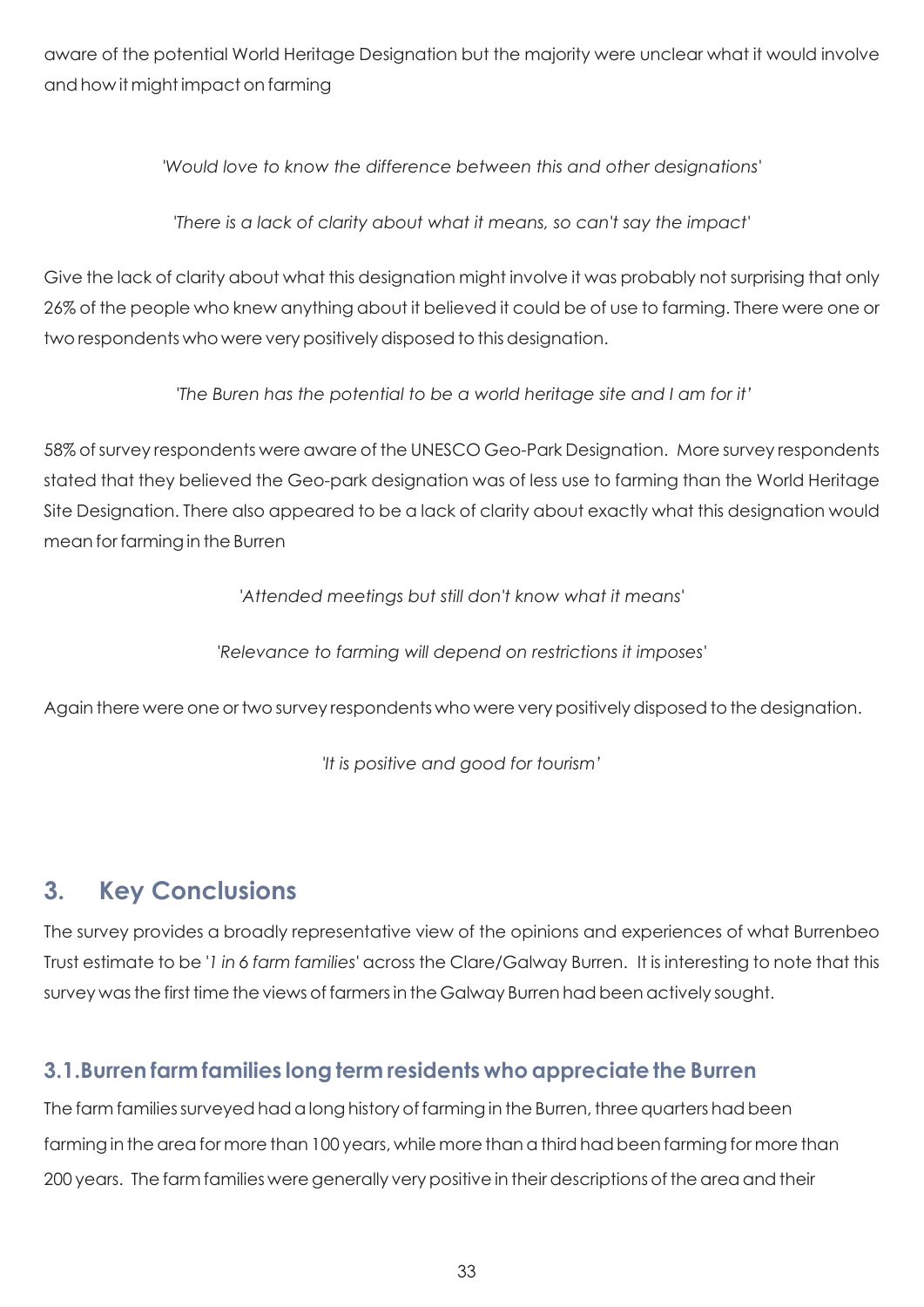role as farmers in it, with a majority (72%) intending to continue farming in the area into the future.

# **3.2. Significant changes in farming practices**

Among the most significant changes that have taken place in farming in the Burren has been the change in farming enterprises with significant numbers of farmers having gone into sucklers, and substantial numbers having got out of dairy and sheep. The building of slatted sheds and the housing of animals over winter has also proved to be a significant change for the farmers, and indeed for the wider landscape as upland areas that used to be grazed in the winter are now abandoned and slowly being taken over by scrub.

# **3.3. The drivers of change at farm level**

Among the key drivers of changes in farming practices has been the need to reduce the labour requirements and increase 'convenience', and this in turn is driven by an aging farming population and a growing level of part-time farming among the younger farming community. The availability of grant funding for the construction of slatted sheds and the advice that this is the way forward for farming can also be seen to have been strong incentives for farmers to build sheds. Changes at farm level can also be seen to be driven by concerns in relation to sustaining adequate income levels and increasingly a concern about the need to reduce the amount of costly external inputs required.

# **3.4. Key farming concerns**

Many farm families concerns focused on the restrictions imposed on them by an SAC designation, by national regulations (in relation to the spreading of slurry under the Nitrates directive and hedge cutting under Section 46 of the Wildlife Act) or by restrictions imposed as part of their participation in the REPS Programme. Farm families were also very concerned about the speed and extent of scrub infestation in the area. Profitability was another key concern for some farm families, who questioned their very ability to remain farming if profitability did not improve. Other concerns related to the difficulties associated with getting planning permission for family members to build homes on the farm, linked to the need to put in place family supports for aging family members. The destruction of habitat and the need for enhanced levels of conservation of the flora, fauna and walls and management of the goat population were also identified as concerns for farming as indeed were pollution from slurry, the role of tourism and issues related to public access.

# **3.5.Local communities under pressure**

Across the Burren there are a number of smaller rural communities feeling the pressure of an aging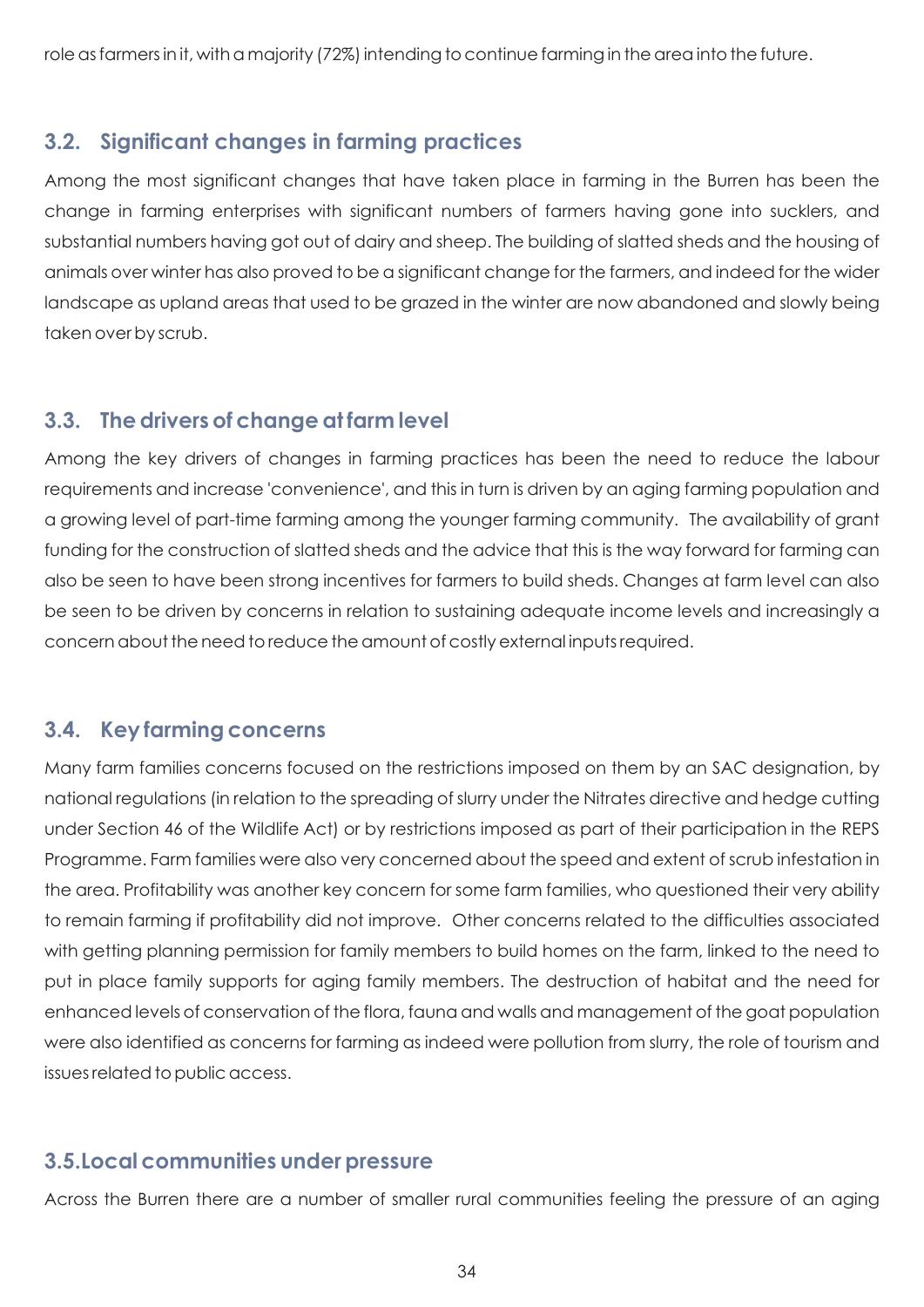population and falling school roles. In one or two communities the future of the local national school is in question. The post offices in many of these areas have closed with services now provided in larger towns. Individuals too have become increasingly socially isolated with the demise of the rural pub and the social fabric of communities. In some locations it is difficult to get broadband and mobile signals. The farming community's contact with the wider local community has also been reduced as many people now commute significant distances for work. It was also noted that there is less mixing of locals and new residents given that the opportunities for meeting have been reduced with the closure of local shops and businesses.

### **3.6.The Role of Tourism in the Burren from a Farming Perspective**

Only a small number of farm families identified tourism as an issue for them. This is probably not surprising since only nine (8%) of the families surveyed had tourism based businesses on their farm, with a further 11 household members employed off the farm in the tourism and hospitality sector. Where tourism was raised as an issue, there were some very diverse views. Some of the farm families had no interest in tourism given that they and their farm were located in an area that tourists generally did not visit. Others simply had no interest in tourism although some expressed concerns about public access. Where individual families (16) were actively interested in tourism there was a view that tourism in the Burren tended to be focused on some key sites and locations (e.g. the Aillwee caves and the Cliffs of Moher) most were keen that methods and products could be developed to ensure the benefits of tourism would be spread across the wider community and farmers of the Burren while some clearly saw potential for family members to train and act as local guides for visitors to the area and indeed for farm families to work together to develop initiatives that would attract visitors to the farm as an additional source of income.

# **3.7.Public Access from a Farming Perspective**

The issue of public access which was frequently linked to tourism was raised by farm families across the Burren. It was an emotive issue with two very different responses to the issue. One response was that if the issue of liability was sorted and access was controlled and managed to ensure the privacy of the farm family and the safety of livestock and crops, then there would be no problem with public access. The other was a minority view linked to this that access should be provided only in limited areas. The second response was scepticism about whether the issue of liability could be sorted and a view that public access and farming were generally not compatible.

# **3.8.The need to enhance levels of awareness of the Burren**

The need for enhanced marketing of the Burren, locally, nationally and internationally was identified by a cross section of farm families who believed that marketing was needed to raise awareness of the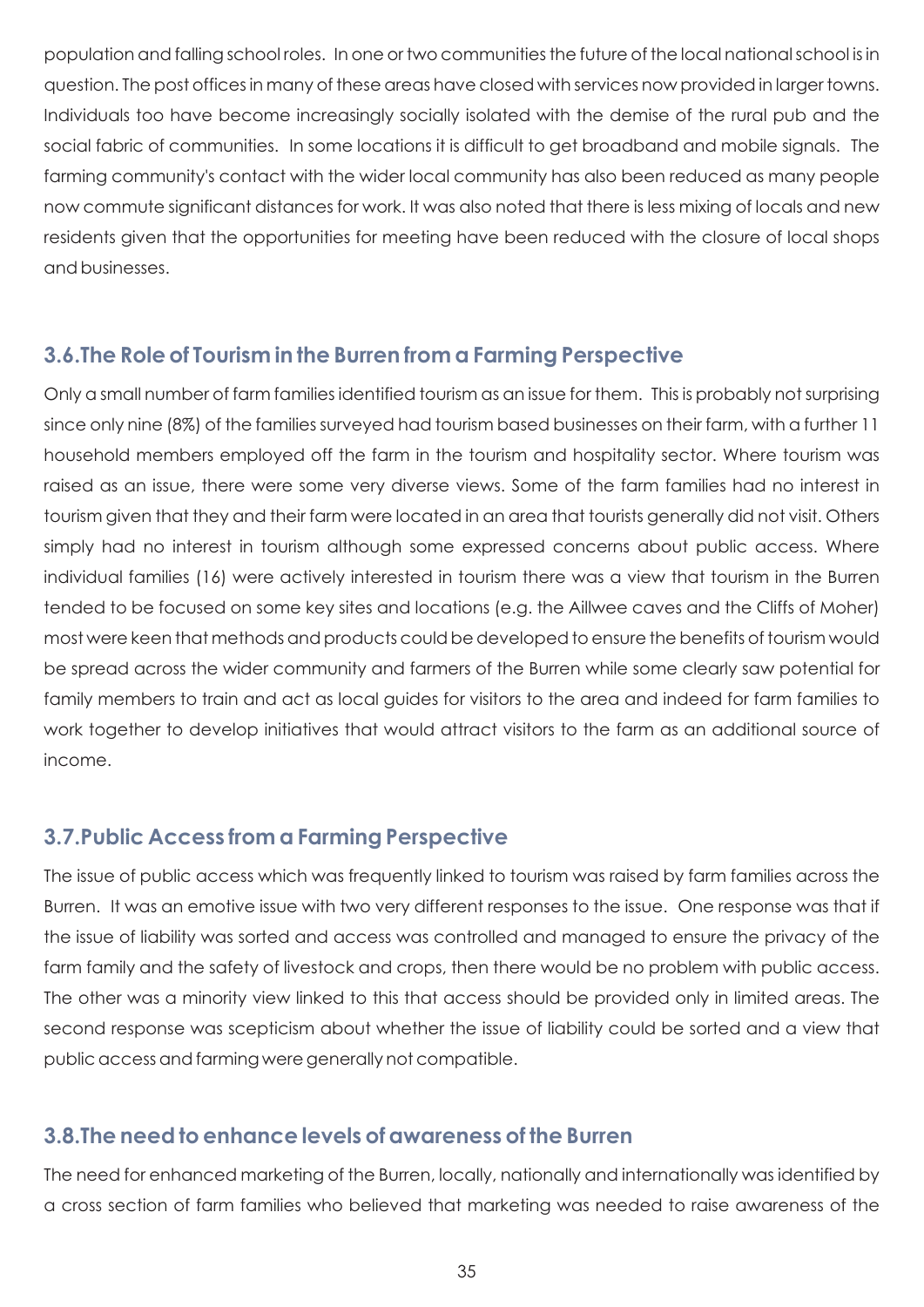uniqueness of the Burren as a landscape and as a habitat. The example of the Burren Beef & Lamb Producers Group was cited several times as an example of how the Burren could be used as a unique brand and quality symbol. It was suggested that further such initiatives could be developed. There was also a view that many local people had limited levels awareness of the Burren and the role of farmers in conserving the Burren and that some work could perhaps be done with farmers and the local schools to ensure that young people growing up in the area were aware of the complexities and interdependencies associated with the landscape around them.

# **3.9.The role of farming in the Burren**

The farm families surveyed believed that farming is central to the conservation of the unique landscape of the Burren. They saw farming and farmers as having a key role in controlling scrub and conserving the plant life of the Burren. They identified themselves as being particularly knowledgeable about the wildlife and cultural history of the area but identified that they would like to learn more about not only the wildlife and cultural heritage of the area but also the archaeology, geology and plant life. Family and friends were identified as the most important source of knowledge of the Burren suggesting that there is a repository of local knowledge within the farming community in Burren that may have to potential to be shared with others.

# **3.10.The Role and Potential of Designations**

There was no clear consensus about the role and value of designations in the Burren. Very few people were clear about what might be involved in either the possible UNSECO World Heritage site designation or indeed the UNESCO Geo-Park designation and as such were not able to give clear response to either designation. Most people were however open and in many cases keen to learn more about what would be involved in the designation and what impacts it might have on their farming practices, thus enabling them to have a clearer position on the designations.

# **3.11.Representing the Views of Farming, Farmers and Farm Families**

96% of the farmers believed that the voices of farmers needed to be better heard. Mechanisms identified that could be used to better represent the views of farmers were seen to include one to one and group consultations linked to participation in decision making structures. Particular groups that were identified as having a role in representing the views of farmers included the Burren LIFE programme, Burrenbeo Trust and the IFA locally and nationally.

# **3.12. An organisation to represent Burren farm families?**

The IFA, the Burren IFA, Teagasc, Burren LIFE and Burrenbeo Trust were all identified as having potential to represent the views of Burren Farm Families. In reality the views of farm families could be represented by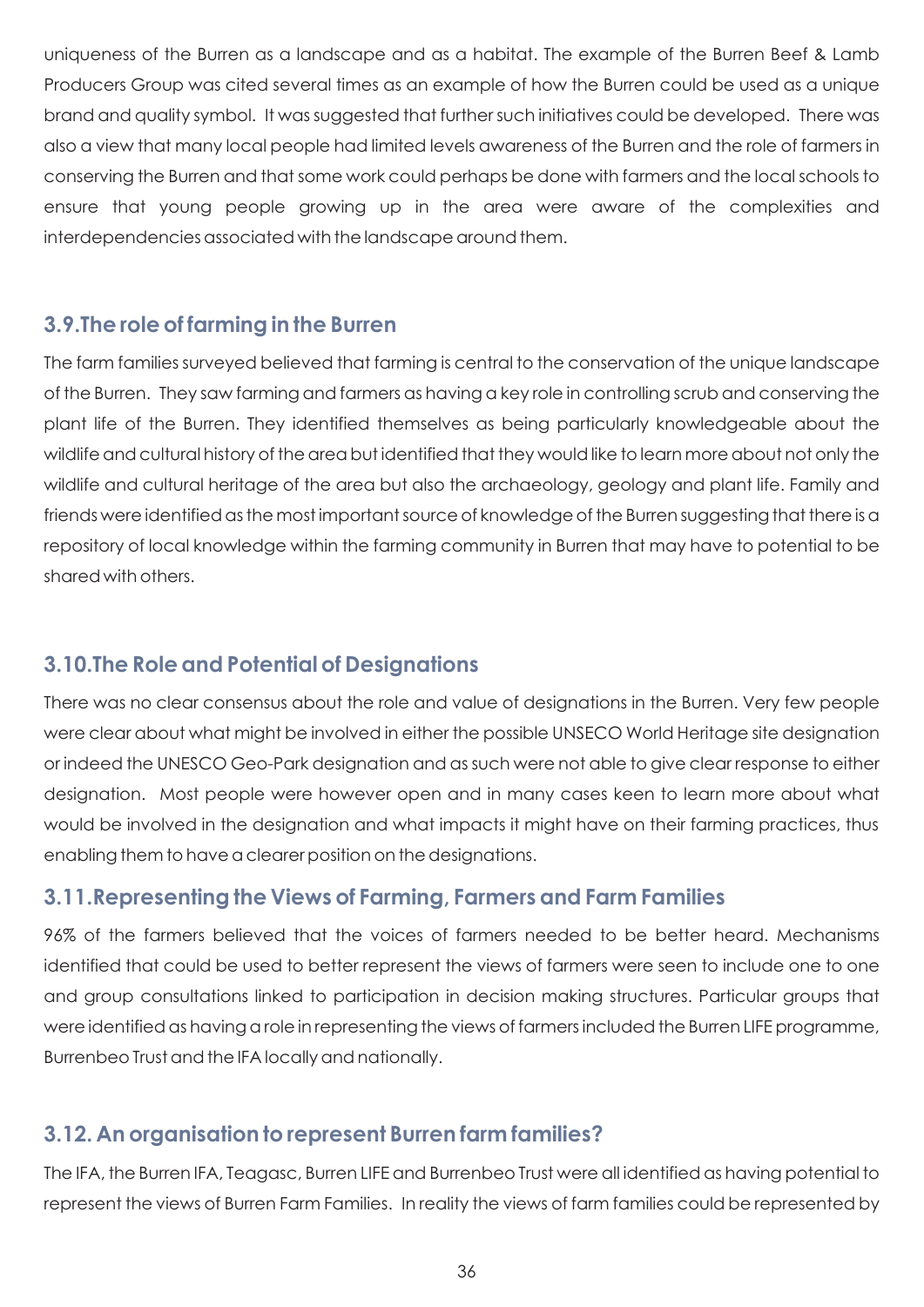a number of these groups in different ways, in different contexts. There is, it must be noted, some confusion between Burren LIFE and Burrenbeo Trust, probably because an individual who works for one organisation is very closely associated with the other. It is also the case that the Burren IFA currently only operates in the Clare Burren, although there may be potential for them to either extend their remit and engage with the IFA parish structure in the Co Galway Burren, thus strengthening their ability to represent the views of farmers across the Burren.

# **4. A Possible Agenda**

The current economic downturn poses unique challenges for farming, for the west and indeed for the communities and individuals who live and work in the Burren. Burren farmers also need to consider the implications and respond to the wind down of the Burren LIFE Programme and the proposals emerging to designate the Burren as both a UNESCO World Heritage Site and a Geo-Park. This survey is therefore very timely in that addressing these challenges will undoubtedly require the adoption of new ways of working and new approaches to the management of scarcer resources.

This survey has found that the Burren farming community is steeped in the history of the area, are broadly appreciative of the landscape about them, keen to continue farming and open to working with others to ensure the sustainable management of the Burren as a unique landscape.

This provides a very positive context both for the farming community to develop their role in the Burren and for other organisations working in the Burren to seek out and engage with the farming community. From this survey we can see that what is needed to enable this work to be progressed would include the following:

# **1. There is a need for ongoing and effective representation of the interests of Farmers and the Farming Community**

Burrenbeo Trust, Burren LIFE, the Burren IFA and Teagasc all have roles to play in the ongoing collection and representation the views of farmers in the Burren. These groups also need to develop meaningful feedback mechanisms to ensure that the farming community is up-to-date with progress.

# **2. There is a need for ongoing pro-active involvement of the farming community in consultations and decision making about the Burren**

Burren farmers as the managers and owners of the majority of the land need to be consulted and centrally involved in decision making about the area.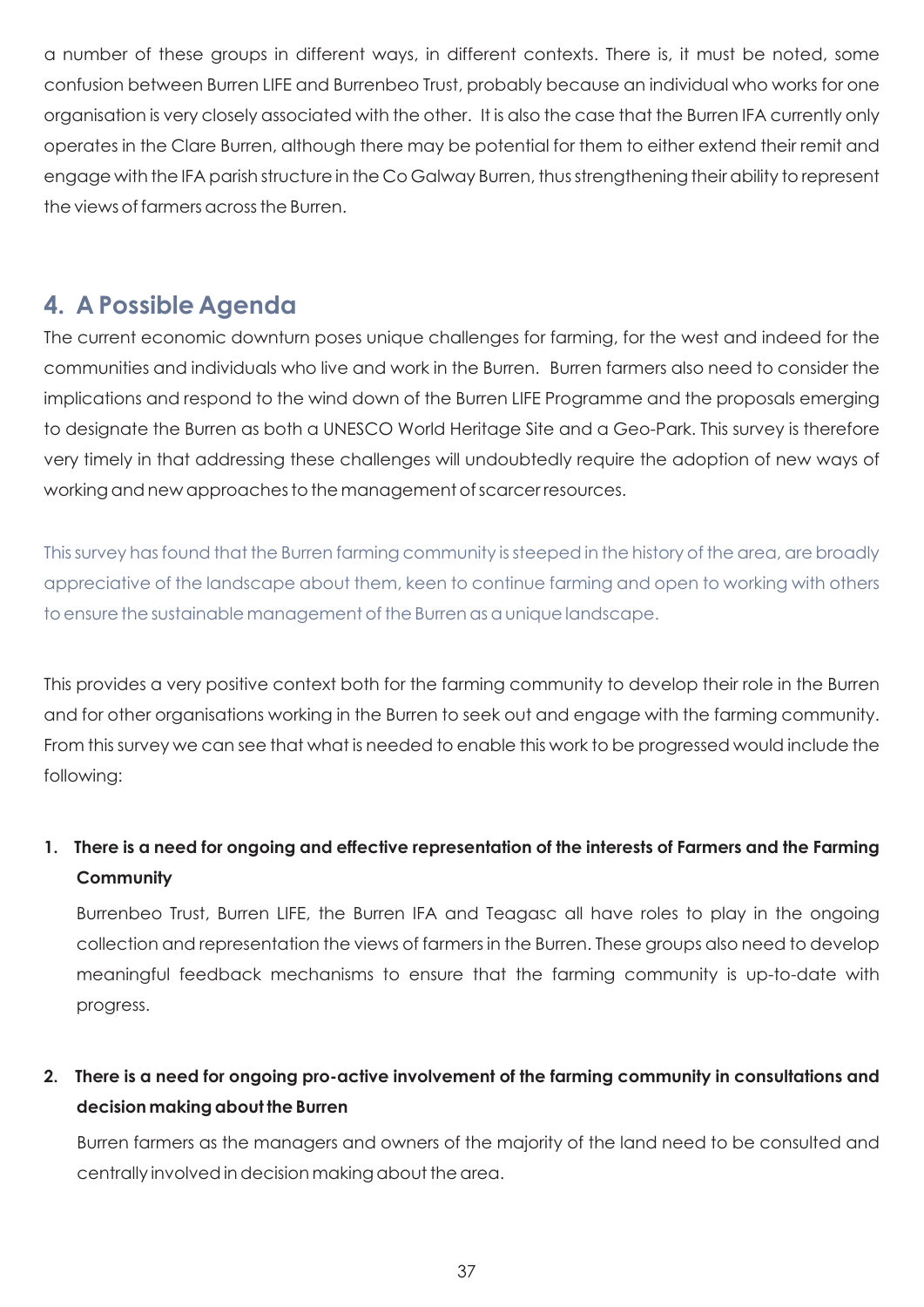**3. There is a need for the development of a shared vision and longer term management plan for the wider Burren, with farming as a central element of the plan and farmers involved in the development and management of the plan**

The Burren is a complex landscape that requires a multi-dimensional management approach. There is a need for all the various interest groups to work together to develop a shared vision and plan for the sustainable management of the area in the longer term. In this context consideration should be given to the establishment of a wider Burren Management Structure/Authority that would oversee the overall development and management of the plan. To be effective this structure would need a long term commitment with associated resources and staffing.

# **4. The farming community needs to work with other groups and local communities to ensure the long term management of the Burren (ideally as part of the structure identified above)**

#### **5. The management of the Burren needs to be led by an organisation that farm families trust**

Farm families work best with individuals that they know and trust. As such it is important that organisations working with, or indeed intending to engage with the farming community, identify one or two key individuals who will work with and establish relationships of trust over time with the farmers.

- **6. There is a need for more information and consultations with the farming community in relation to the possible World Heritage Site and UNESCO Geo-Park Designations and any other relevant options** Farmers and farm households are keen to learn more about these proposed designations and how they might impact on their farming in real terms. Ideally farmers would like to learn about the
- **7. There is a need for a regular and accessible forum where practical questions in relation to landscape**

designations from other farmers who are living and farming within these types of designations.

# **management can be discussed and information shared**

Key issues to be addressed for the farming community include:<br>• Scrub Control

- 
- Scrub Control<br>• Control of goat population
- Control of goat population<br>• Some local flexibility in relation to the application of national restrictions
- **8. The Burren LIFE Programme needs to be extended and open for participation to all farmers within the Burren**
- **9. There is a need for and an interest in the provision of further information and knowledge about**